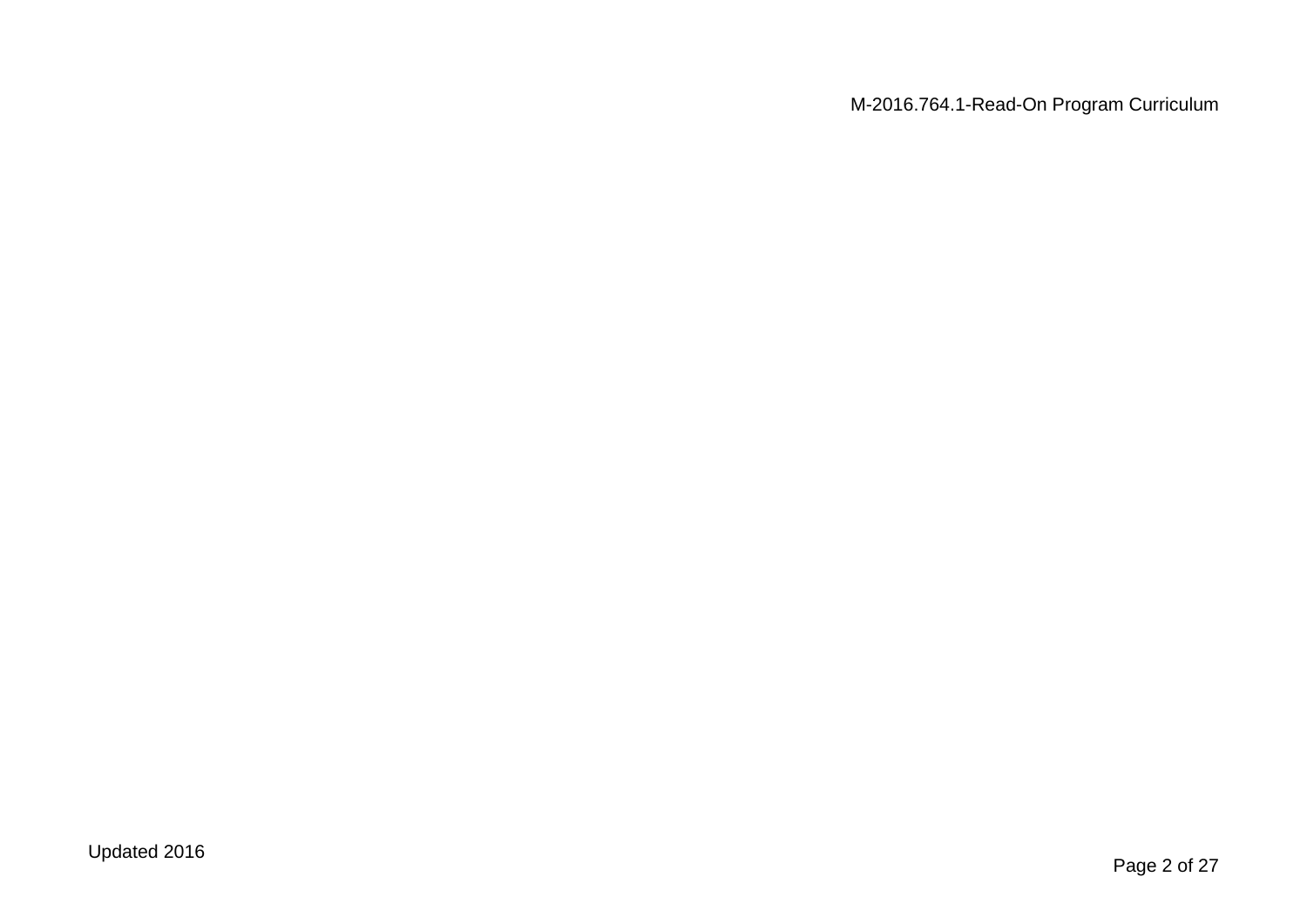# **STAGE 1: What will learners be able to do with what they know by the end of the program?**

**Overview**

In our first four years of the Read-On Program, we targeted experienced teachers of CFL, that is, teachers with at least three-five years of full time teaching at grade level in a US school. This year we have targeted less experienced teachers - those with at least one year and not more than three years of classroom experience. We have conducted nation-wide recruitment and our teachers represent elementary schools middle schools, high schools, and colleges from eight states. As a result of this program, teachers will know how to design and implement research-supported activities that develop character literacy, and will be able to situate literacy instruction within Standardsbased, student-centered, thematic units that are appropriate for different grades and proficiency levels.

**Learning Goals**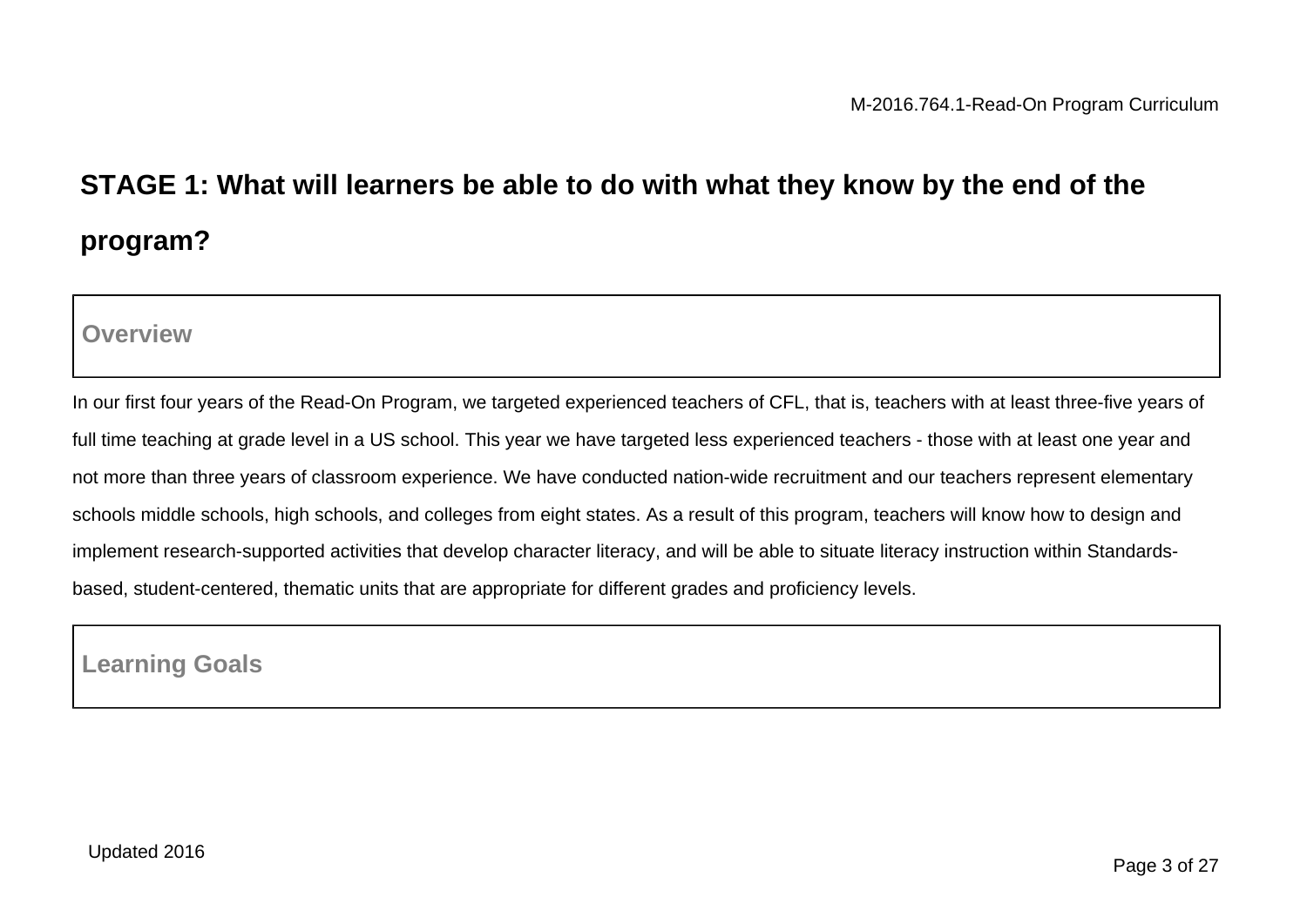What do you hope participants will be able to do after the program ends? Use the Teacher Effectiveness for Language Learning (TELL) Framework to guide the development of your program goals. Identify the TELL domains and supporting TELL criteria statements that capture the major concepts or topics identified in your program overview.

| No. | <b>TELL Domains</b> | <b>TELL Criteria Statements</b><br>The criteria statements identified here                                                                                                                                                                                                                                                                                                                                              |  |
|-----|---------------------|-------------------------------------------------------------------------------------------------------------------------------------------------------------------------------------------------------------------------------------------------------------------------------------------------------------------------------------------------------------------------------------------------------------------------|--|
|     |                     | will be transfered to Stages 2 & 3.                                                                                                                                                                                                                                                                                                                                                                                     |  |
|     | Planning            | P3: I use units based on proficiency targets and backward<br>design principles. P6: I use the backward design process<br>to plan lessons that lead students to meet the unit<br>performance objectives. P8: I plan for lessons that contain<br>learning experiences designed to keep all students<br>engaged all of the time time. P9: I identify and select<br>appropriate resources that allow my students to access, |  |
|     |                     | evaluate and use authentic materials.                                                                                                                                                                                                                                                                                                                                                                                   |  |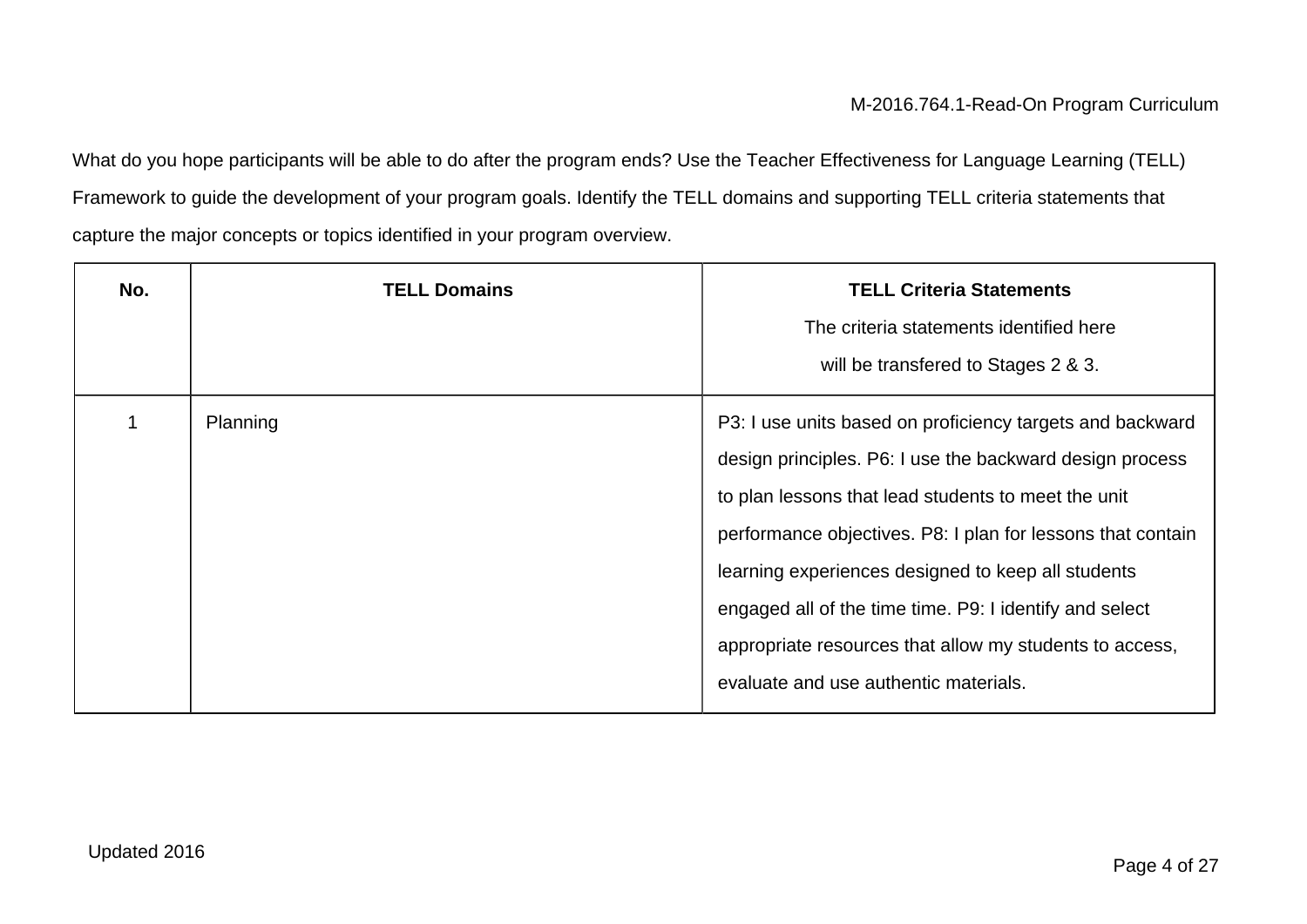| 2 | Performance and Feedback | PF2: I employ a variety of feedback strategies designed to<br>assist the learner in growing towards the target.                                                                                                                |
|---|--------------------------|--------------------------------------------------------------------------------------------------------------------------------------------------------------------------------------------------------------------------------|
| 3 | The Learning Experience  | LE5: I provide opportunities for my students to acquire<br>language in meaningful contexts. LE7: I provide<br>opportunities for my students to become more effective<br>communicators.                                         |
| 4 | Professionalism          | PR1: I maintain the highest standards of professional<br>conduct in my community, classroom, and professional<br>affiliations. PR3: I am a reflective Practitioner PR5: I give<br>back to the profession in a variety of ways. |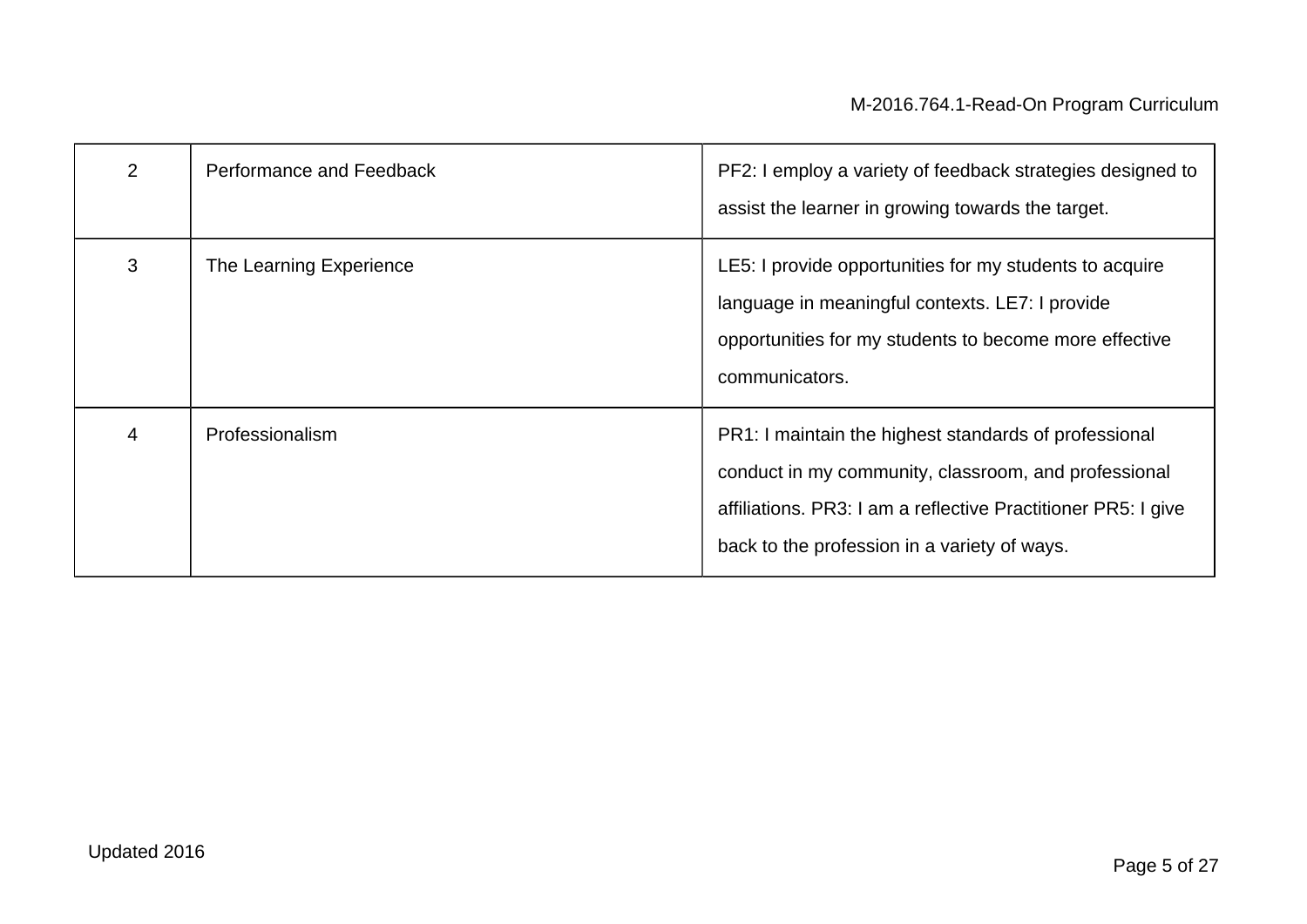## **STAGE 2: How will learners demonstrate what they can do with what they know by the end of the program?**

**Performance Assessment**

| No. | <b>TELL Criteria Statements</b><br>The criteria statements here are identified in Stage 1. | <b>Evidence/Product And Brief Description</b>              |
|-----|--------------------------------------------------------------------------------------------|------------------------------------------------------------|
|     | P3: I use units based on proficiency targets and backward                                  | P3: 1. Teachers work in grade-level groups to design a     |
|     | design principles. P6: I use the backward design process                                   | Standards-based unit on a topic within a larger theme that |
|     | to plan lessons that lead students to meet the unit                                        | addresses the enduring understanding of the topic and      |
|     | performance objectives. P8: I plan for lessons that contain                                | answers essential questions about the topic. 2. Teachers   |
|     | learning experiences designed to keep all students                                         | develop material targeted for a specific proficiency       |
|     | engaged all of the time time. P9: I identify and select                                    | level. P6: Participants design student-centered final      |
|     |                                                                                            | projects based on authentic material and real-world tasks  |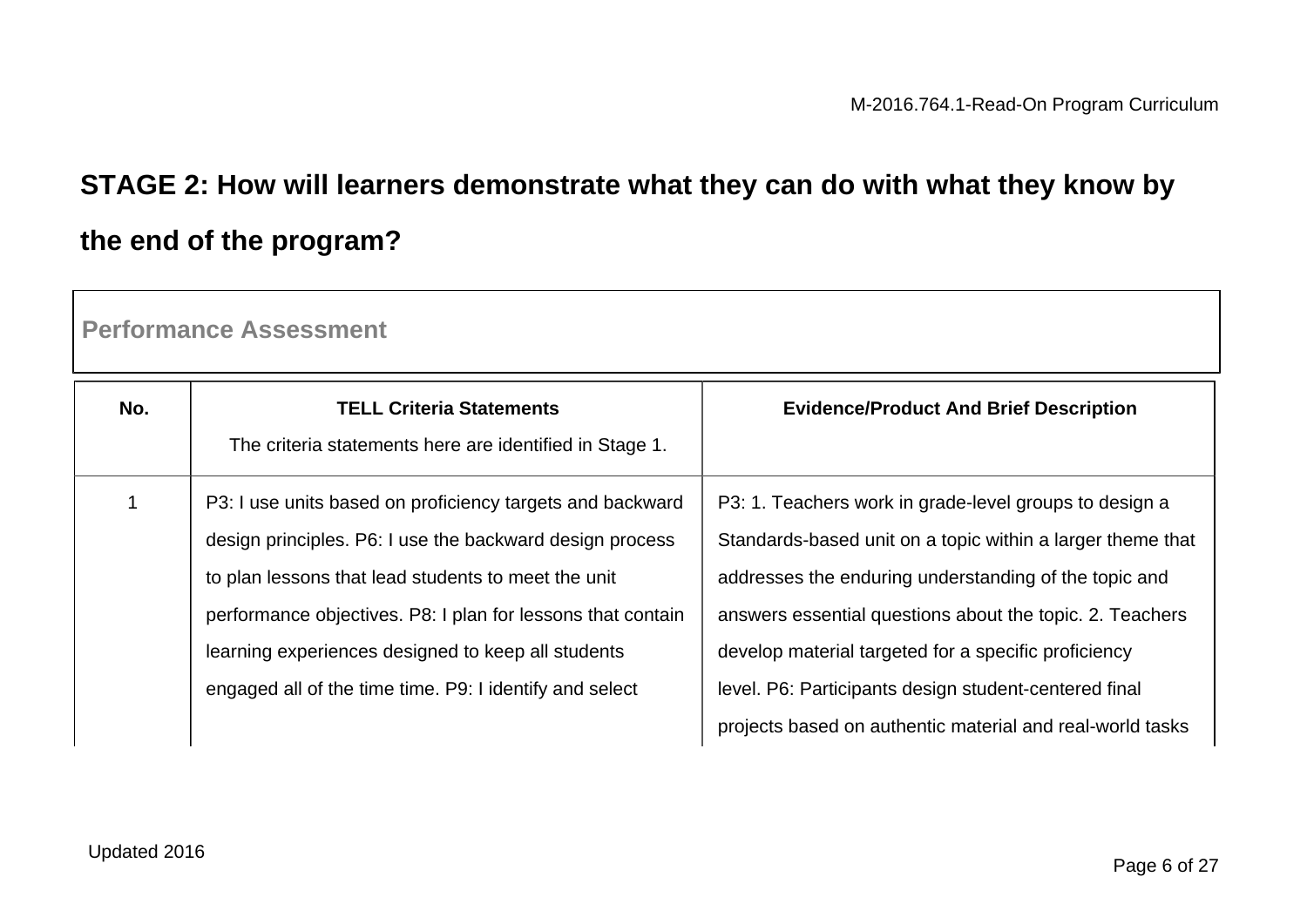|   | appropriate resources that allow my students to access,    | that lead students to address the essential questions    |
|---|------------------------------------------------------------|----------------------------------------------------------|
|   | evaluate and use authentic materials.                      | associated with the topic. P8: Participants develop      |
|   |                                                            | student-centered task-based activities that engage       |
|   |                                                            | students in the exploration of the topic through the use |
|   |                                                            | of authentic material. P9: Participants use research-    |
|   |                                                            | supported approaches to design tasks that help learners  |
|   |                                                            | to develop effective skills and strategies for character |
|   |                                                            | learning and character and word recognition in authentic |
|   |                                                            | texts.                                                   |
|   |                                                            |                                                          |
| 2 | PF2: I employ a variety of feedback strategies designed to | 1. Participants create learning activities that help CFL |
|   | assist the learner in growing towards the target.          | learners develop character and word recognition skills.  |
|   |                                                            | 2. Participants evaluate products created by other       |
|   |                                                            | participants in terms of these criteria. 3. Participants |
|   |                                                            | evaluate their own growth and weaknesses in the          |
|   |                                                            | development of topics using a Standards-based approach   |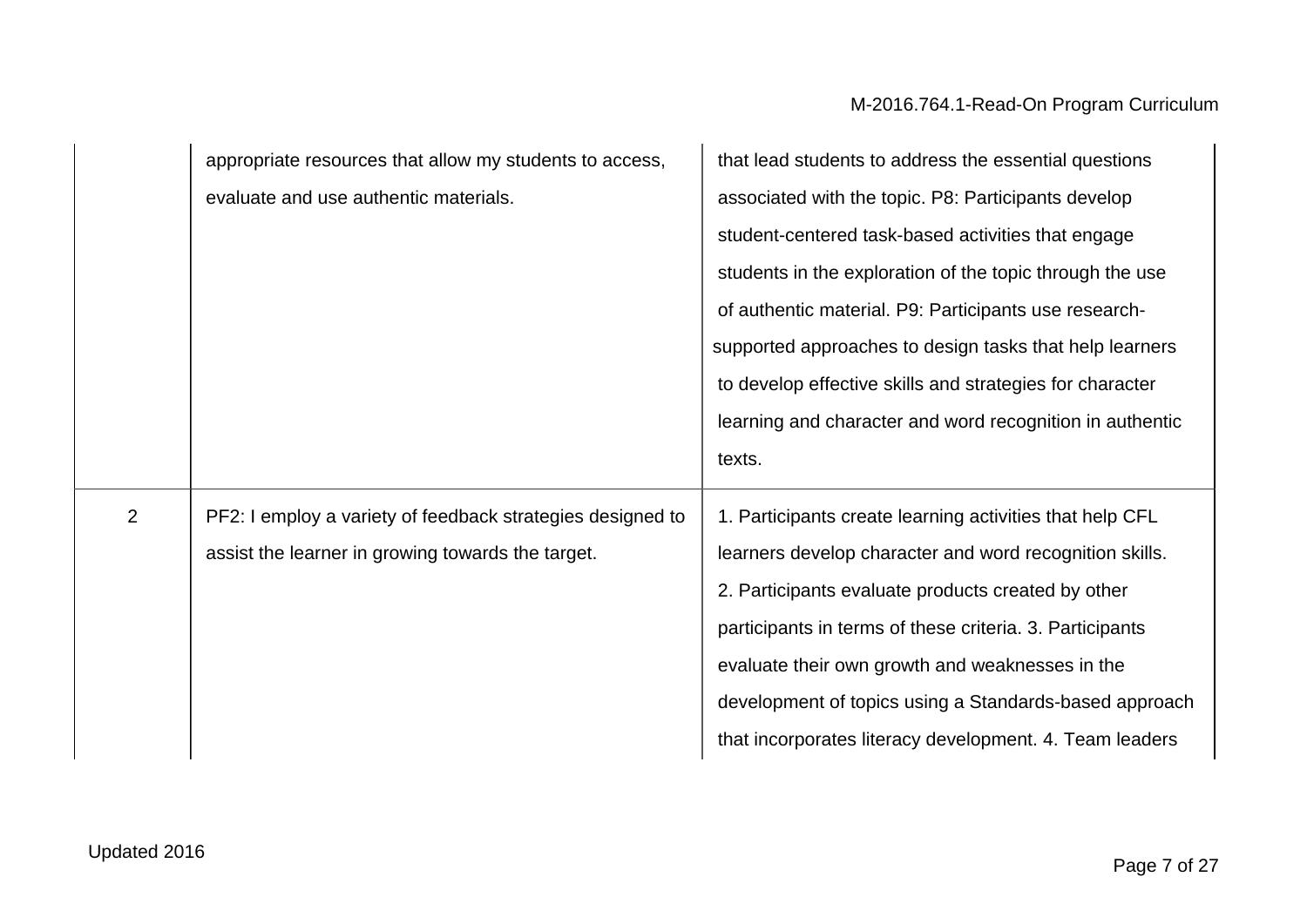|   |                                                                                                                                                                                        | hold conferences with individual participants at the end of<br>the program to assess strengths and weaknesses                                                                                                                                                                                                                                                                                                                                                                                                                                                                                                                                                   |
|---|----------------------------------------------------------------------------------------------------------------------------------------------------------------------------------------|-----------------------------------------------------------------------------------------------------------------------------------------------------------------------------------------------------------------------------------------------------------------------------------------------------------------------------------------------------------------------------------------------------------------------------------------------------------------------------------------------------------------------------------------------------------------------------------------------------------------------------------------------------------------|
| 3 | LE5: I provide opportunities for my students to acquire<br>language in meaningful contexts. LE7: I provide<br>opportunities for my students to become more effective<br>communicators. | LE5: Participants create lessons that provide meaningful<br>contexts and authentic tasks for language development.<br>3. In the units they create, participants guide students<br>to communicate effectively through reading and in<br>speech. 4. Participants design thematic units that involve<br>other subject areas, incorporate culturally significant<br>products, and make connections to the Chinese language<br>community. LE7: Participants design real-world task-based<br>activities within the overall theme of the unit incorporating<br>authentic material involving presentational, interpersonal,<br>and interpretive modes of communication. |
| 4 | PR1: I maintain the highest standards of professional<br>conduct in my community, classroom, and professional                                                                          | PR1: Participants discuss current research on Chinese<br>literacy development and apply the results to materials                                                                                                                                                                                                                                                                                                                                                                                                                                                                                                                                                |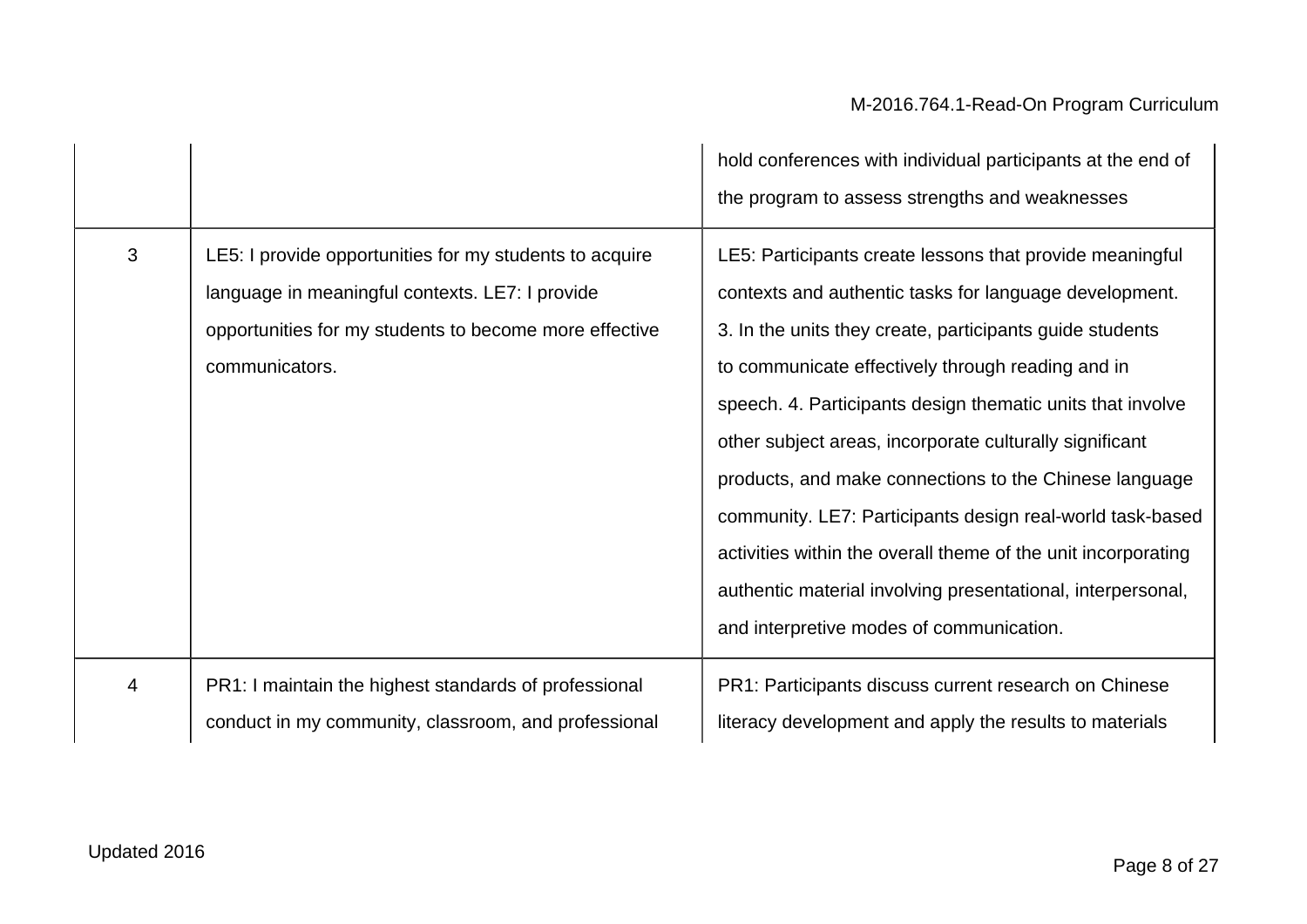| affiliations. PR3: I am a reflective Practitioner PR5: I give | development and classroom teaching. PR3: Participants  |
|---------------------------------------------------------------|--------------------------------------------------------|
| back to the profession in a variety of ways.                  | use student performance to identify strengths and      |
|                                                               | weaknesses in their own teaching. PR5: Participants    |
|                                                               | agree to have their modules openly shared on the Read- |
|                                                               | On Startalk website, and to share the knowledge and    |
|                                                               | techniques they have gained in the program with other  |
|                                                               | teachers in their school and academic community.       |
|                                                               |                                                        |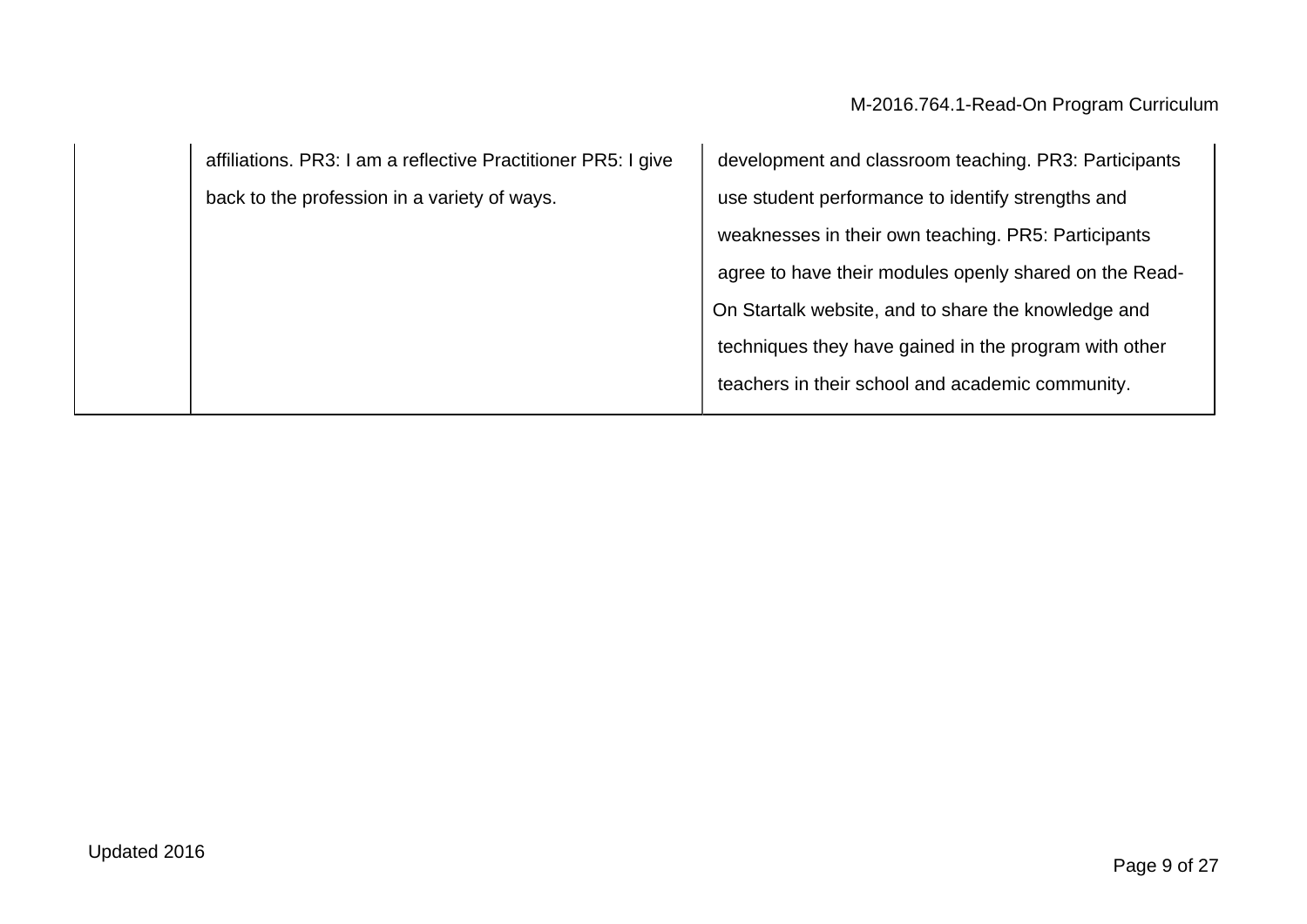### **STAGE 3: What will prepare learners to demonstrate what they can do with what they know?**

| <b>Learning Plan</b> |                                                                                                                                                                                                                                                                                                                                                                                                                                                      |  |  |
|----------------------|------------------------------------------------------------------------------------------------------------------------------------------------------------------------------------------------------------------------------------------------------------------------------------------------------------------------------------------------------------------------------------------------------------------------------------------------------|--|--|
| No.                  | <b>TELL Criteria Statements</b>                                                                                                                                                                                                                                                                                                                                                                                                                      |  |  |
|                      | The criteria statements that appear here were identified in Stage 1                                                                                                                                                                                                                                                                                                                                                                                  |  |  |
|                      | and should inform the development of the learning plan that follows                                                                                                                                                                                                                                                                                                                                                                                  |  |  |
|                      | P3: I use units based on proficiency targets and backward design principles. P6: I use the backward design process<br>to plan lessons that lead students to meet the unit performance objectives. P8: I plan for lessons that contain learning<br>experiences designed to keep all students engaged all of the time time. P9: I identify and select appropriate resources that<br>allow my students to access, evaluate and use authentic materials. |  |  |
| $\overline{2}$       | PF2: I employ a variety of feedback strategies designed to assist the learner in growing towards the target.                                                                                                                                                                                                                                                                                                                                         |  |  |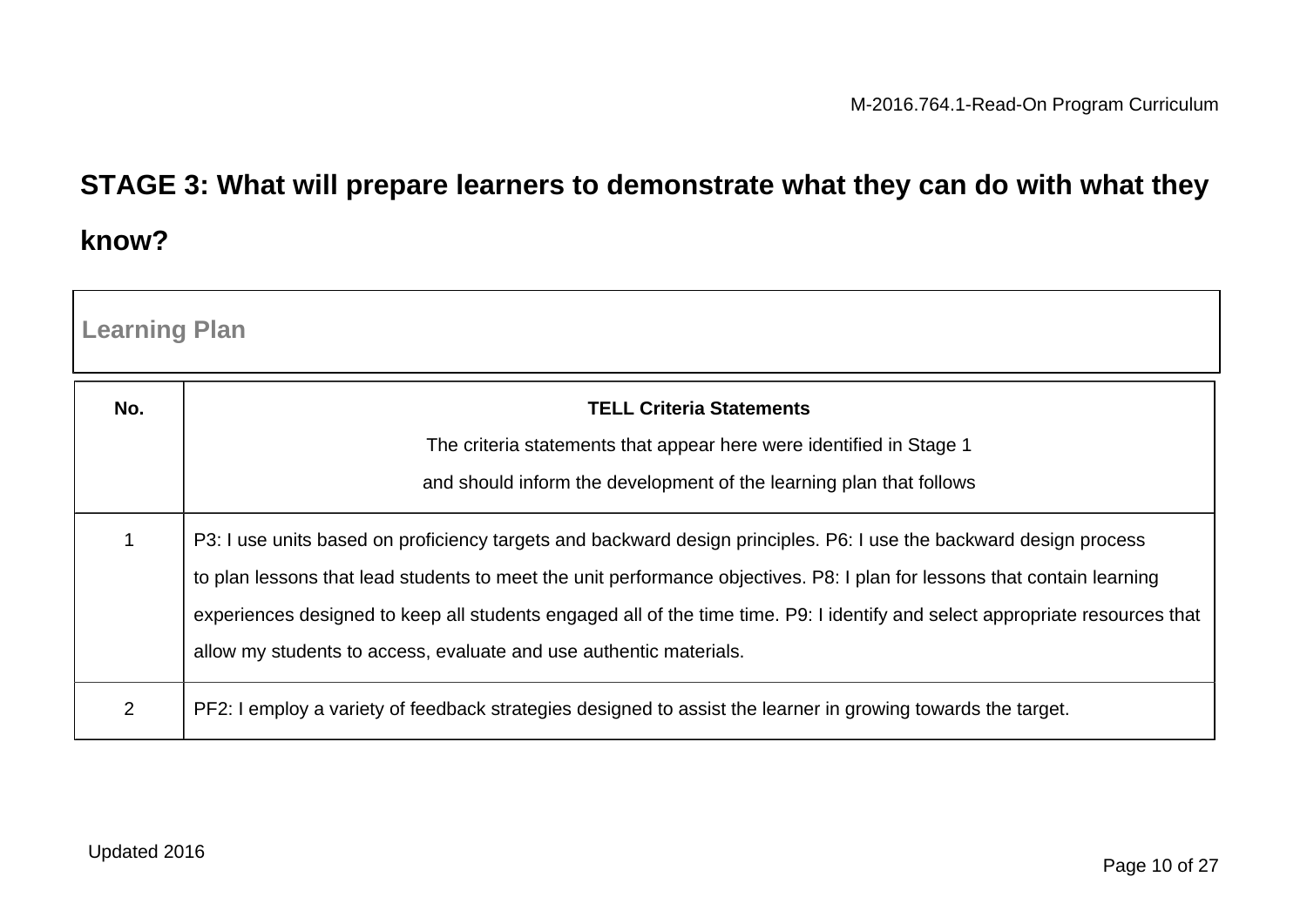| 3 | LE5: I provide opportunities for my students to acquire language in meaningful contexts. LE7: I provide opportunities for<br>my students to become more effective communicators.                                         |  |  |  |  |
|---|--------------------------------------------------------------------------------------------------------------------------------------------------------------------------------------------------------------------------|--|--|--|--|
| 4 | PR1: I maintain the highest standards of professional conduct in my community, classroom, and professional affiliations.<br>PR3: I am a reflective Practitioner PR5: I give back to the profession in a variety of ways. |  |  |  |  |
|   | <b>Checking for Learning</b><br><b>Learning Targets</b><br><b>Instructional Resources</b><br>Day #<br>Unpack the TELL Criteria into<br>Identify the major resources<br>Each day should have<br>Describe how participants |  |  |  |  |
|   |                                                                                                                                                                                                                          |  |  |  |  |

| Each day should have       | Unpack the TELL Criteria into   | Describe how participants  | Identify the major resources |
|----------------------------|---------------------------------|----------------------------|------------------------------|
| multiple learning targets. | specific Can Do statements.     | will demonstrate what they | participants will use to     |
| Use a separate row for     | The learning targets should     | can do with what they know | work with the topics         |
| each learning target.      | capture the progression         | for each learning target.  | identified in column 2.      |
|                            | that will allow a participant   |                            |                              |
|                            | to meet the learning goal       |                            |                              |
|                            | expressed by the TELL Criteria. |                            |                              |
|                            |                                 |                            |                              |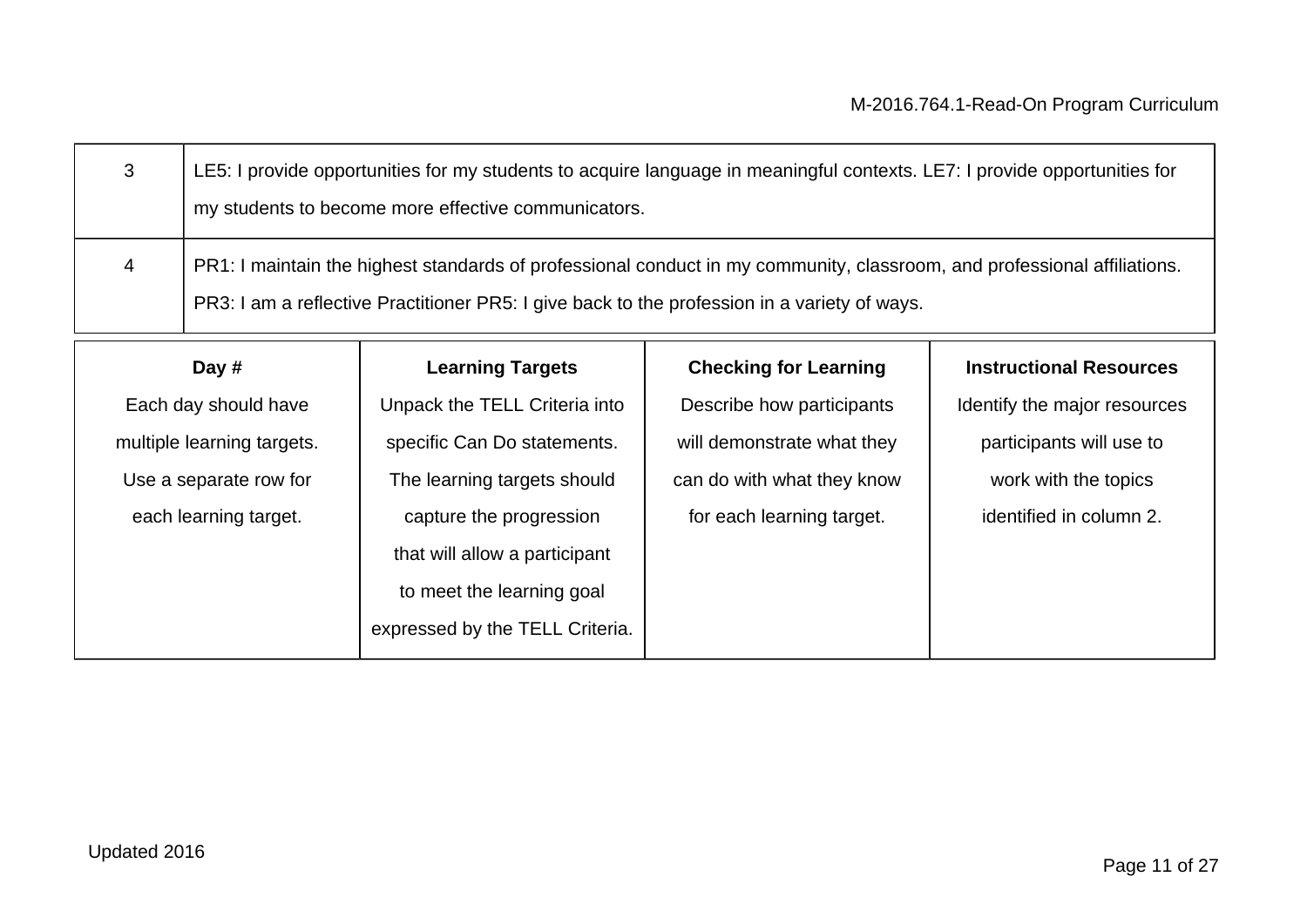| 7/22, Day 1 P3   | Participants can use proficiency<br>targets and backward design<br>principles                         | In grade-level groups,<br>participants identify proficiency<br>levels and set proficiency<br>targets for their students.<br>Through group discussion,<br>participants reveal their<br>understanding of the<br>principles of backward design.<br>(Developed into Can-Do on Day<br>4) | Team-leader presentations on<br>proficiency and performance<br>and on backward design.<br>Assigned readings: (see<br>attached list, readings 11 and<br>12) |
|------------------|-------------------------------------------------------------------------------------------------------|-------------------------------------------------------------------------------------------------------------------------------------------------------------------------------------------------------------------------------------------------------------------------------------|------------------------------------------------------------------------------------------------------------------------------------------------------------|
| 7/22, Day 1 PR 3 | Participants can identify and<br>reflect on their current practices<br>in teaching character literacy | Through self-survey and group<br>discussion, participants share<br>and reflect on their current                                                                                                                                                                                     | Teaching experience, group<br>discussion led by team leaders                                                                                               |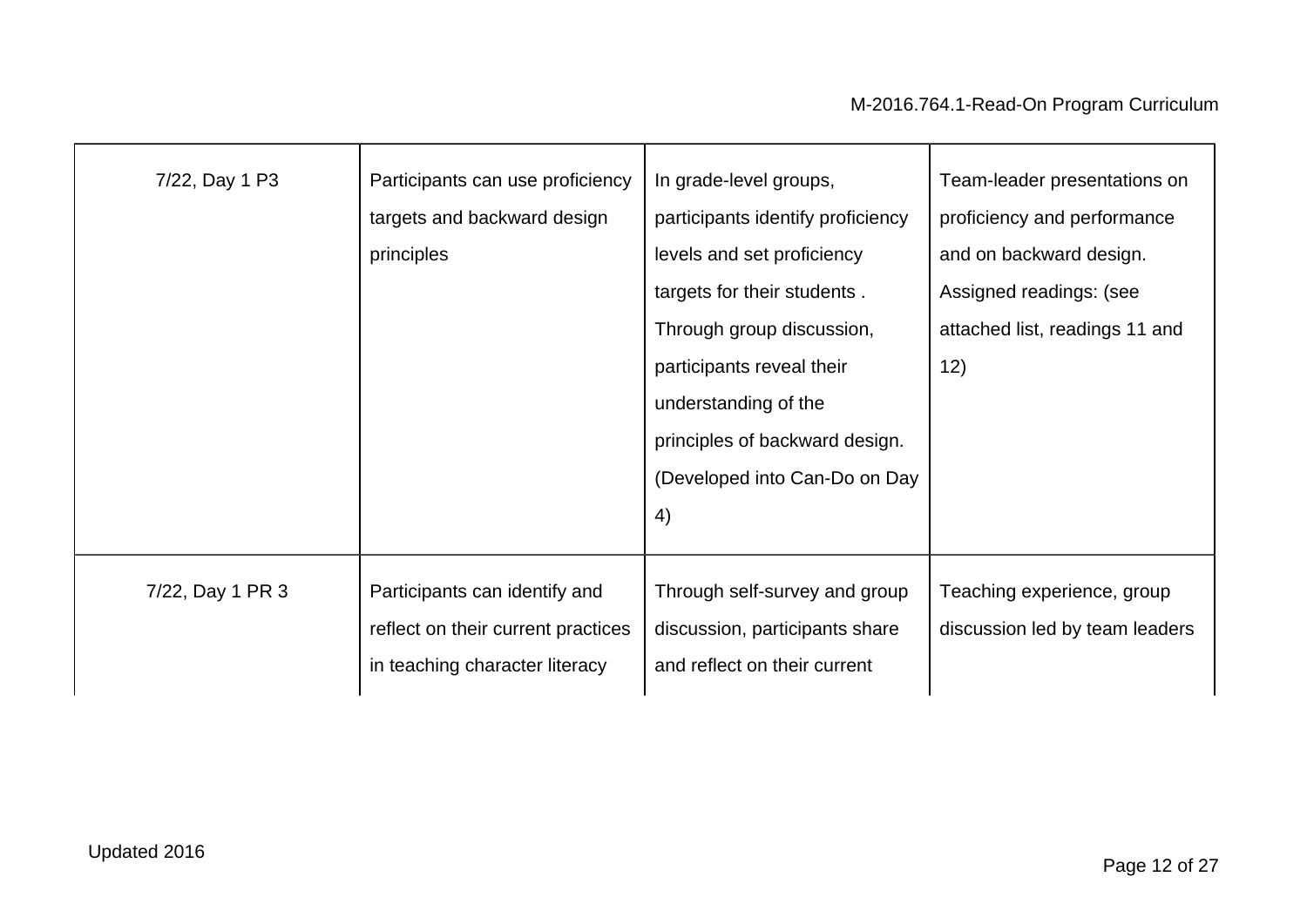|                 |                                                                                                                                                   | practices in teaching character<br>literacy.                                                                                                       |                                                                                                                                                                     |
|-----------------|---------------------------------------------------------------------------------------------------------------------------------------------------|----------------------------------------------------------------------------------------------------------------------------------------------------|---------------------------------------------------------------------------------------------------------------------------------------------------------------------|
| 7/23, Day 2 PR1 | Participants can explain<br>the identify the structure<br>of characters and the role<br>of character knowledge in<br>Chinese literacy development | Full-day guest workshop:<br>"An overview of literacy<br>development for students of<br>CFL" (Dr. M. Everson)                                       | Participation in 1-day<br>overview of Chinese literacy<br>development by guest expert<br>Dr. Michael Everson                                                        |
| 7/23, Day 2 PR3 | Participants can identify<br>different purposes for reading<br>and can identify the reading<br>strategies used for different<br>purposes.         | Participants work in small<br>groups to identify reading<br>strategies used to gain different<br>types of meaning from various<br>authentic texts. | Participation in 1-day<br>overview of Chinese literacy<br>development by guest expert<br>Dr. Michael Everson. Assigned<br>reading: see attached list,<br>reading 9. |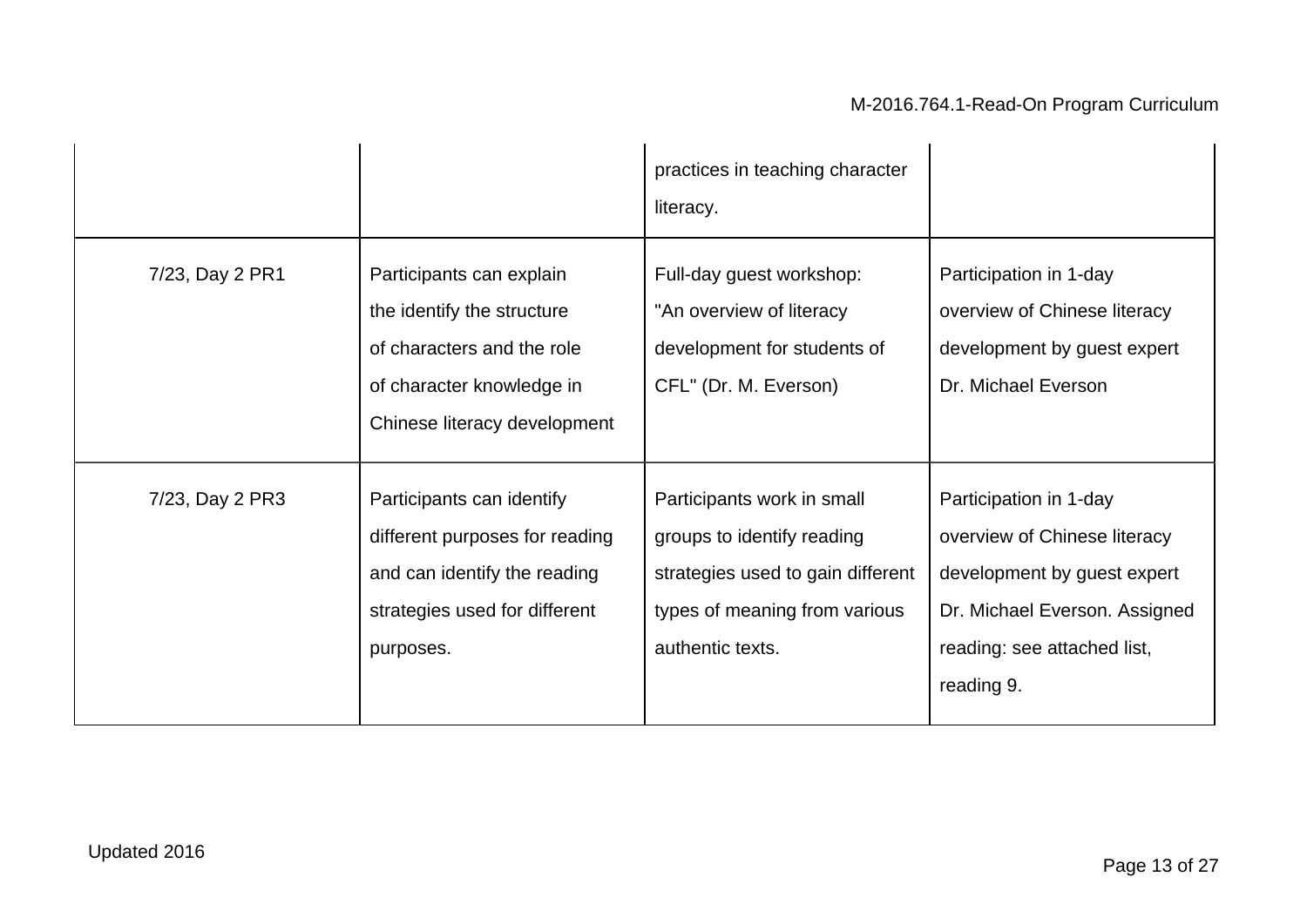| 7/24, Day 3 PR8 | Participants can develop<br>task-based activities to help<br>students identify the structure<br>of characters and the role of<br>component parts in characters                                                        | Participants work in small<br>groups to develop task-<br>based activities that help<br>students identify the structure<br>of characters and the role of<br>component parts in characters                                    | Presentations and group<br>discussion led by leadership<br>team based on assigned<br>reading: see attached list,<br>readings 1-4. (Participants have<br>already discussed readings<br>in grade-level teams via pre-<br>program Skype meetings.) |
|-----------------|-----------------------------------------------------------------------------------------------------------------------------------------------------------------------------------------------------------------------|-----------------------------------------------------------------------------------------------------------------------------------------------------------------------------------------------------------------------------|-------------------------------------------------------------------------------------------------------------------------------------------------------------------------------------------------------------------------------------------------|
| 7/24, Day 3 PF2 | Participants can develop a<br>checklist of learning targets<br>and use this checklist to assess<br>student learning through<br>performance in task-based<br>activities. Participants can<br>assess their own learning | Small group work in mixed<br>level teams to develop a<br>checklist of learning targets for<br>character instruction, and whole<br>group sharing and finalization<br>of checklist. Small group<br>and whole group discussion | Group discussion of<br>effectiveness of task-based<br>activities to target character skill<br>development and use of these<br>activities to assess student<br>performance.                                                                      |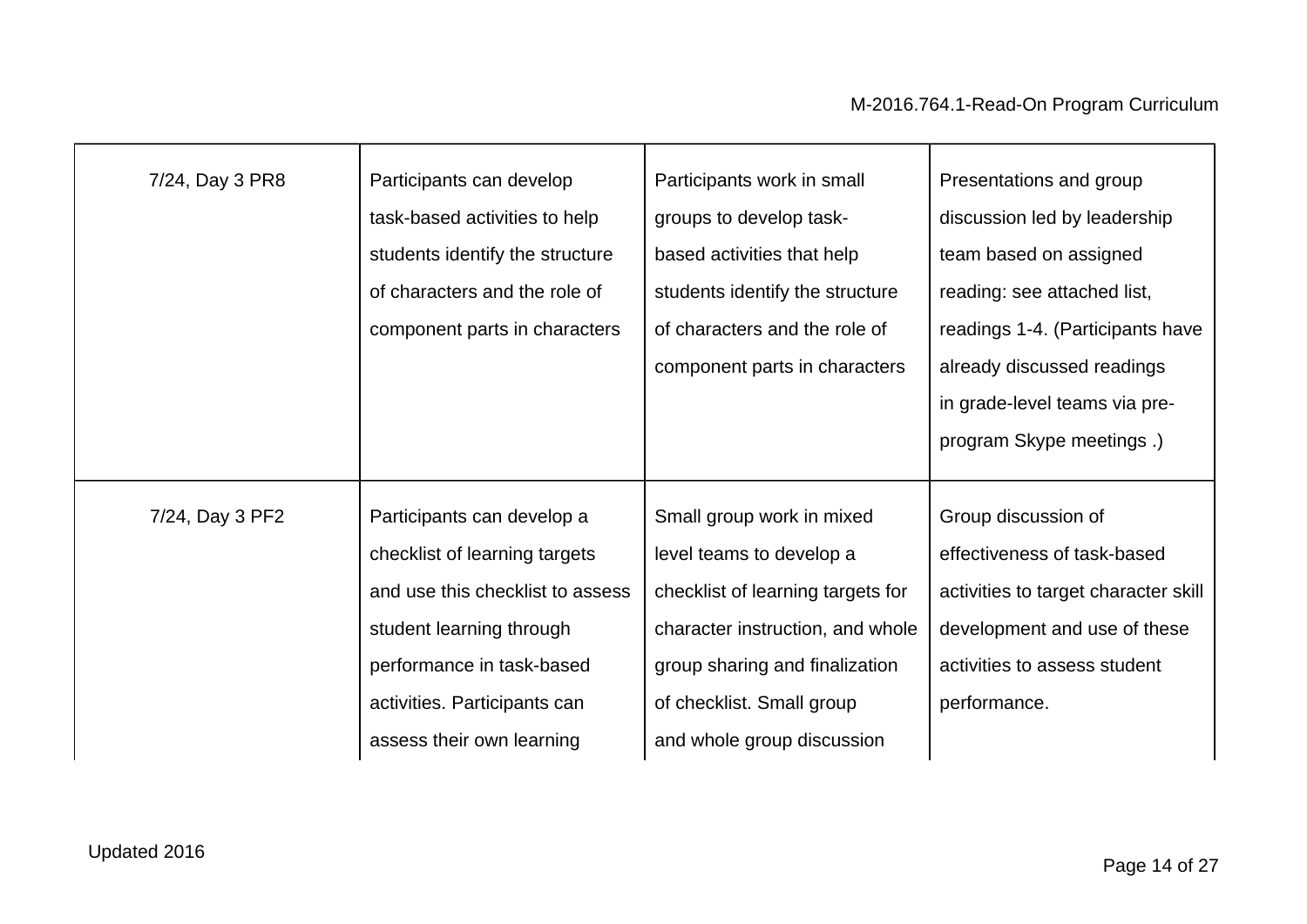|                 | based on ability to develop<br>appropriate task-based<br>activities that target character<br>skill development.                                                 | focusing on effectiveness of<br>task-based activities developed<br>by other participants on student<br>skill development.                                   |                                                                                             |
|-----------------|-----------------------------------------------------------------------------------------------------------------------------------------------------------------|-------------------------------------------------------------------------------------------------------------------------------------------------------------|---------------------------------------------------------------------------------------------|
| 7/24, Day 3 P6  | Participants can use the<br>principle of backward design<br>to begin with the unit theme in<br>their selection of characters to<br>target for student learning. | Small group selection of<br>characters based on theme/<br>topic of unit and whole group<br>discussion of selections and<br>selection process.               | Leadership team presentation<br>followed by small group work<br>and whole group discussion. |
| 7/24, Day 3 PR3 | Participants can assess their<br>own learning about research-<br>supported practices to develop<br>character knowledge.                                         | Participants evaluate growth<br>in their ability to design task-<br>based activities to develop<br>character literacy and to assess<br>student performance. | Evening activity: self-<br>assessment survey                                                |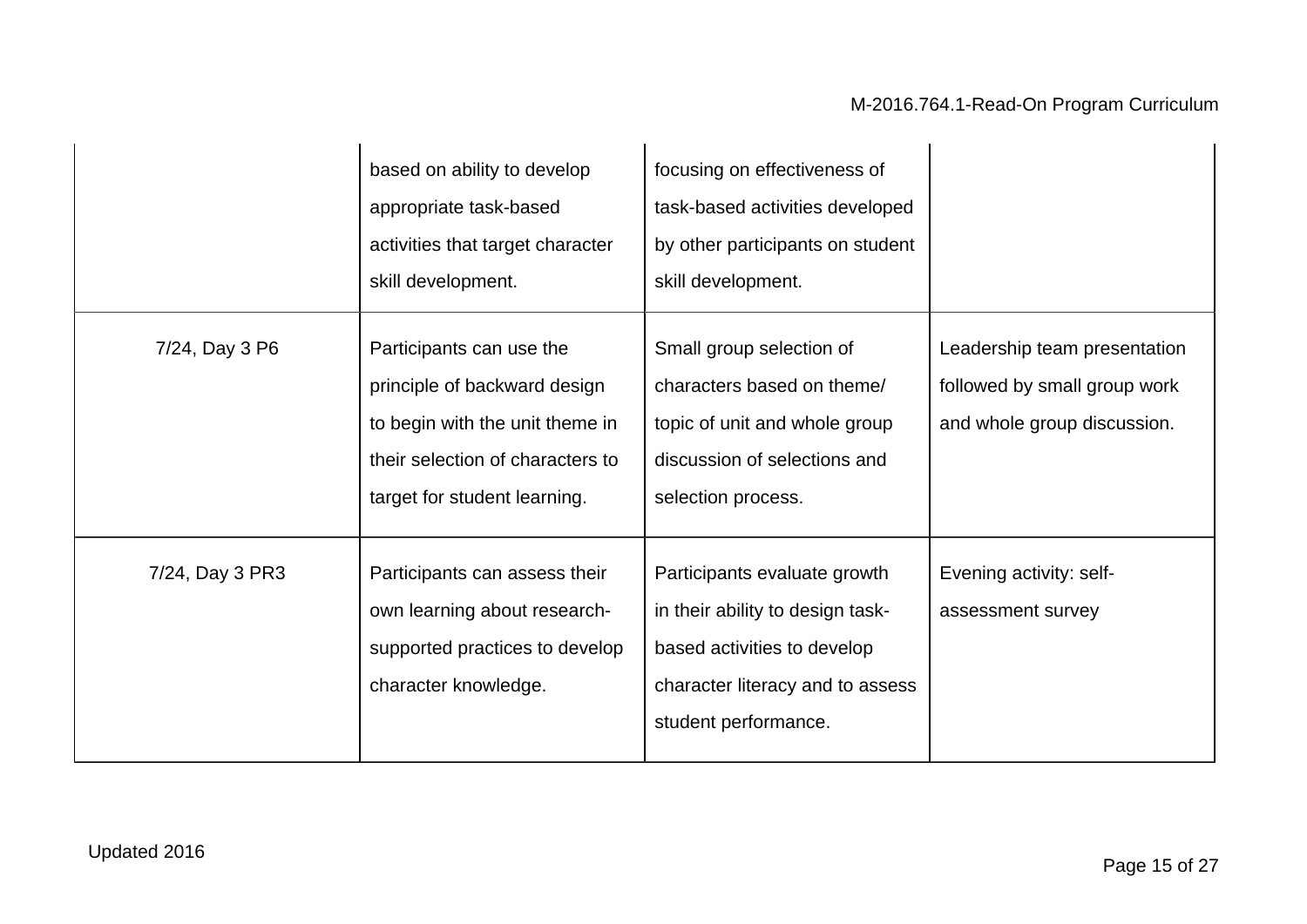| 7/25, Day 4 P8 | Participants can explain the   | After leadership team          | Leadership team presentation   |
|----------------|--------------------------------|--------------------------------|--------------------------------|
|                | difference between character   | presentation and group         | and discussion based           |
|                | and word, and they can develop | discussion, participants       | on assigned readings.          |
|                | research-supported practices   | demonstrate learning by        | development and whole          |
|                | that help students to develop  | developing a task using a      | group sharing and evaluation.  |
|                | automaticity in character and  | written text in which students | Assigned reading: see attached |
|                | word recognition.              | scan for key characters and    | list, readings 7, 8, 9.        |
|                |                                | words to obtain information    |                                |
|                |                                | from the text. Participants    |                                |
|                |                                | also work in teams to develop  |                                |
|                |                                | an activity that builds speed  |                                |
|                |                                | and automaticity in character  |                                |
|                |                                | and word recognition. Both     |                                |
|                |                                | activities are shared with     |                                |
|                |                                | the whole group, followed      |                                |
|                |                                | by discussion of clarity and   |                                |
|                |                                |                                |                                |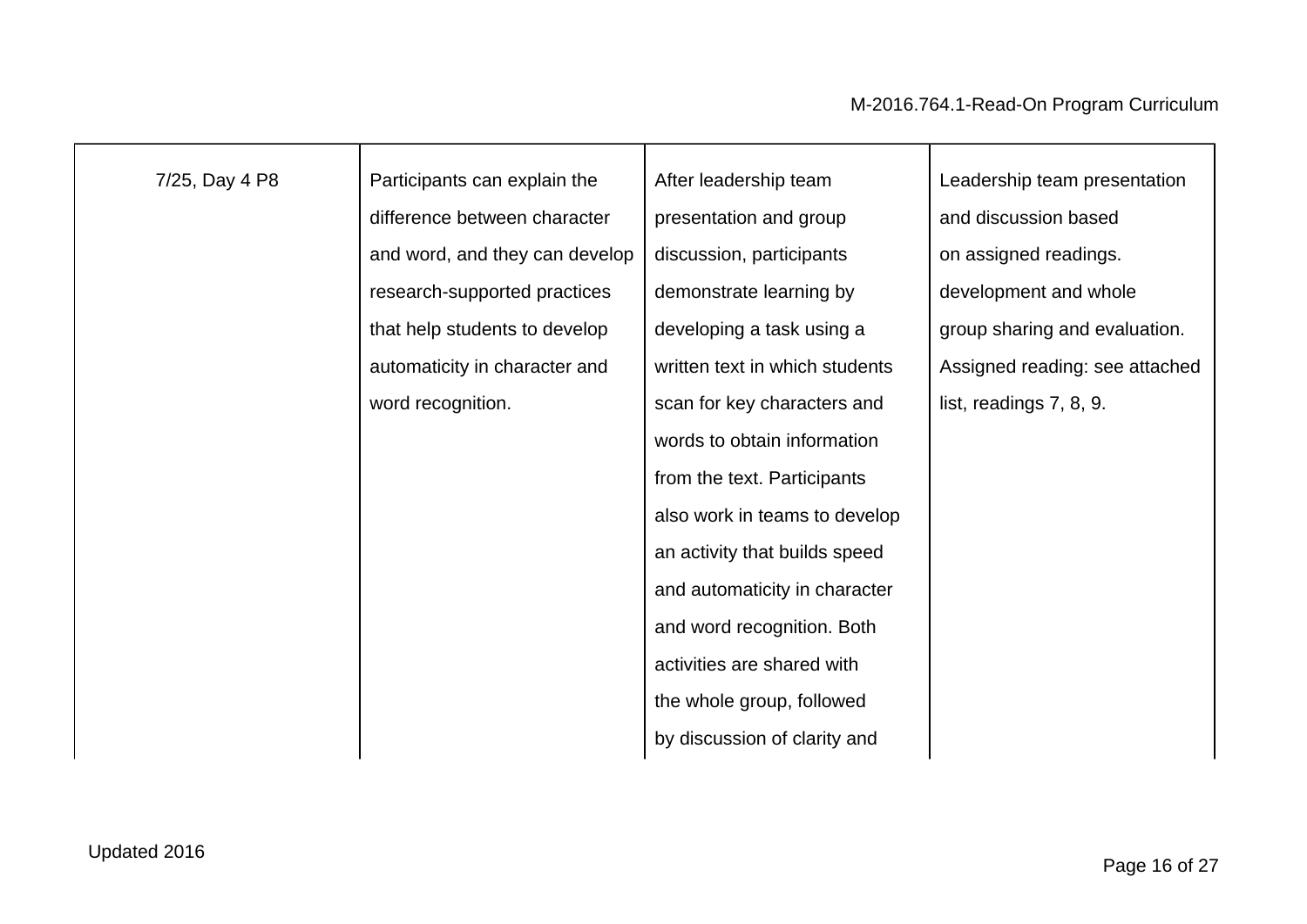|                 |                                                                                                                                                                                                                                     | effectiveness of activities in<br>building and using character<br>and word recognition skills,<br>and the appropriateness and<br>effectiveness of the "scanning<br>for information" assignments.                                |                                                                                                                                       |
|-----------------|-------------------------------------------------------------------------------------------------------------------------------------------------------------------------------------------------------------------------------------|---------------------------------------------------------------------------------------------------------------------------------------------------------------------------------------------------------------------------------|---------------------------------------------------------------------------------------------------------------------------------------|
| 7/25, Day 4 PF2 | same as above                                                                                                                                                                                                                       | same as above                                                                                                                                                                                                                   | same as above                                                                                                                         |
| 7/25, Day 4 P6  | Participants can identify topics<br>within a larger theme, and they<br>can develop a statement of<br>enduring understanding and<br>essential questions that will<br>structure the teaching unit and<br>direct the learning process. | Leadership team presentation<br>followed by small-group work<br>to identify a theme and topic<br>and to develop a statement of<br>enduring understanding and<br>essential questions, and whole-<br>group sharing and assessment | Leadership team presentation<br>of assigned readings followed<br>by whole group discussion.<br>Assigned readings: readings<br>11, 12. |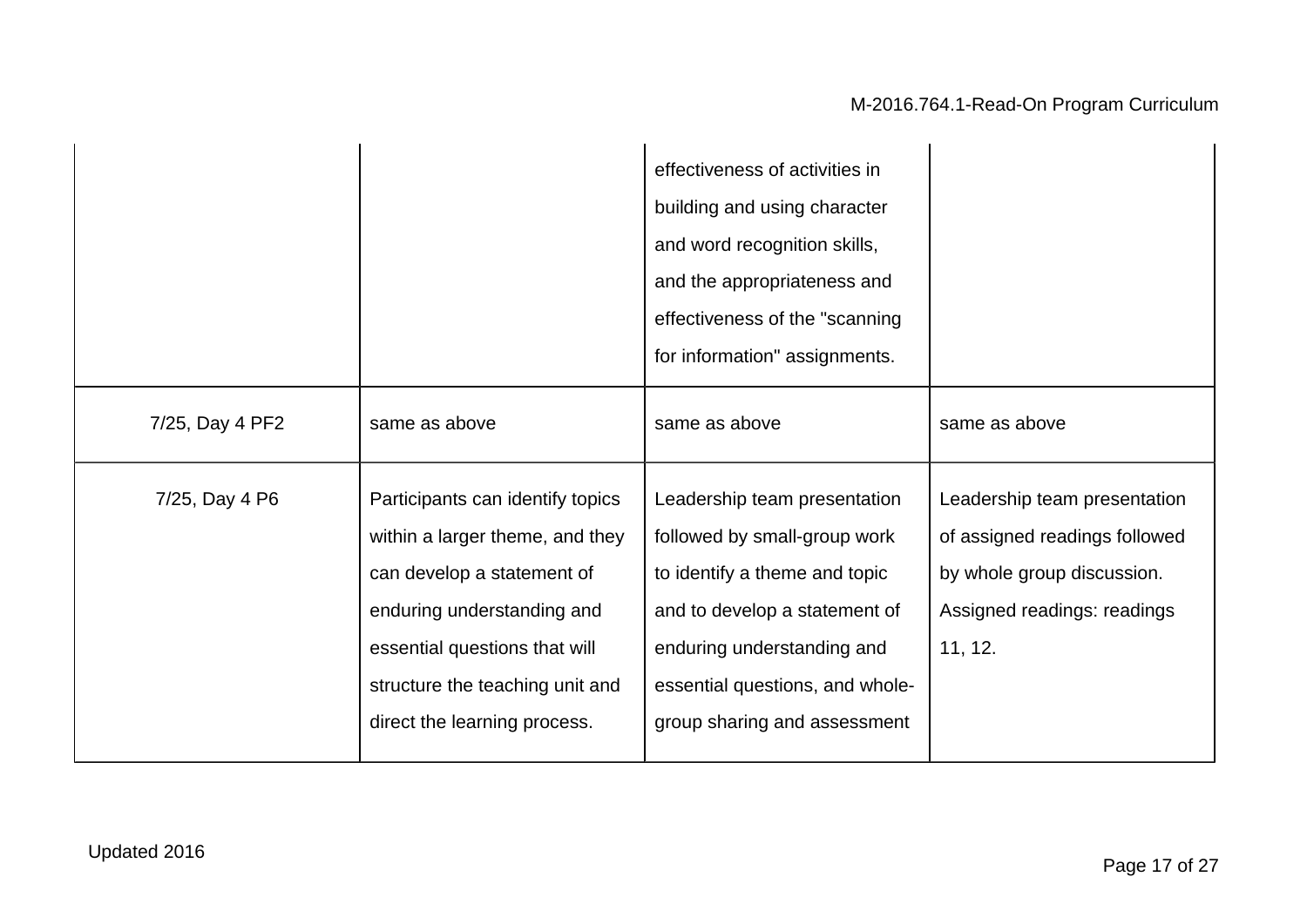| 7/26, Day 5 P9  | Participants can select<br>authentic materials that support<br>literacy development within a<br>thematically-based unit. | Leadership team presentation<br>followed by small group work to<br>select authentic materials that<br>support their theme/topic, to<br>identify proficiency- and grade-<br>level tasks appropriate for the<br>authentic material. Leadership<br>team presentation on modifying<br>texts when necessary to keep<br>vocabulary and characters<br>within or slightly above the | Leadership team led<br>presentation, small group<br>work, whole group sharing and<br>discussion. |
|-----------------|--------------------------------------------------------------------------------------------------------------------------|-----------------------------------------------------------------------------------------------------------------------------------------------------------------------------------------------------------------------------------------------------------------------------------------------------------------------------------------------------------------------------|--------------------------------------------------------------------------------------------------|
|                 |                                                                                                                          | range of student knowledge.                                                                                                                                                                                                                                                                                                                                                 |                                                                                                  |
| 7/26, Day 5 LE5 | Participants can develop<br>authentic tasks for authentic<br>and modified reading                                        | Participants work in grade-<br>level teams to develop<br>authentic task-based activities                                                                                                                                                                                                                                                                                    | Leadership team led<br>presentation, small group<br>work, whole group sharing and                |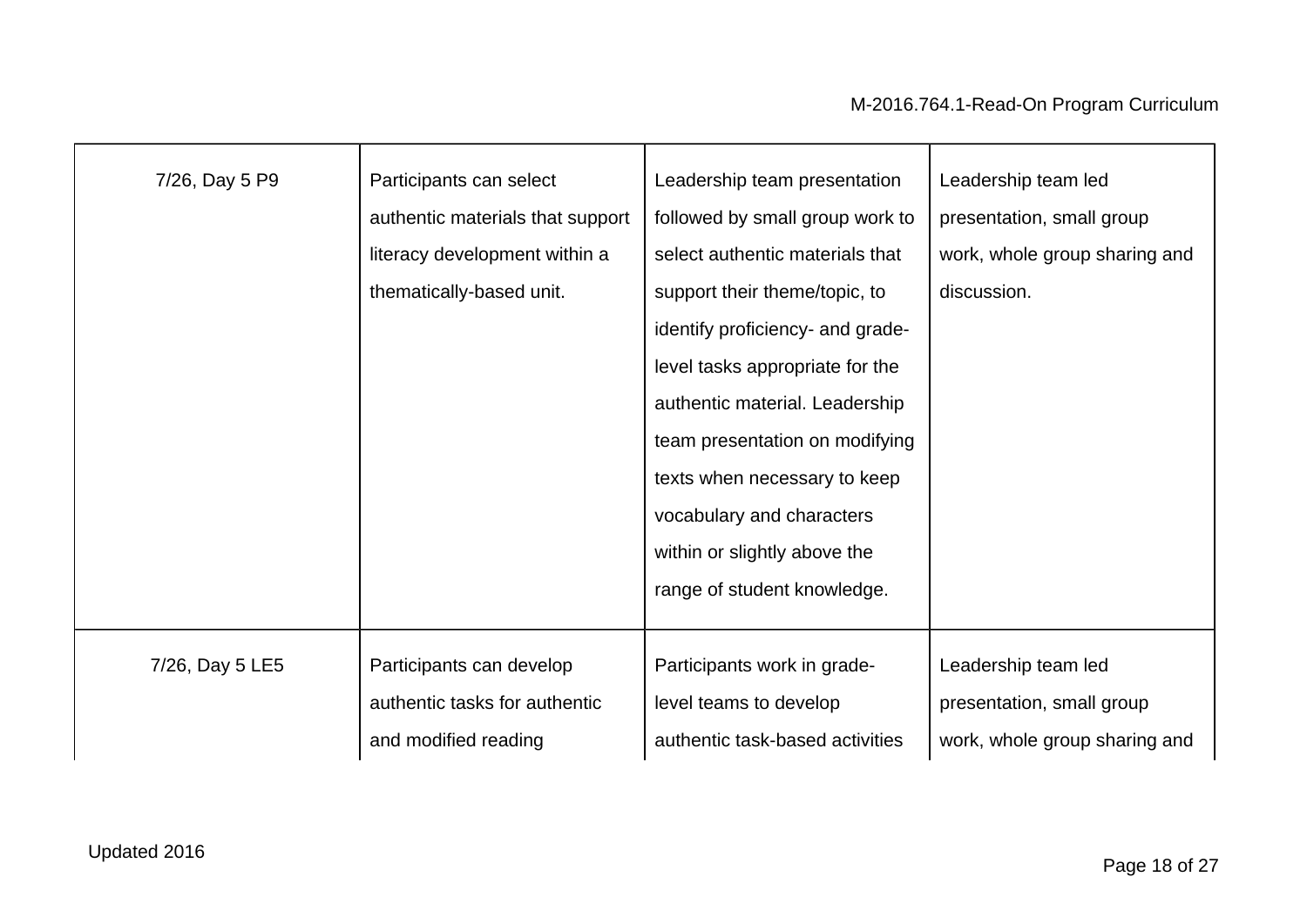|                 | material that support literacy<br>development within a<br>thematically-based unit that<br>allow students to acquire<br>language in meaningful | involving the reading of<br>texts and communicating<br>information in interpersonal<br>and presentational modes of<br>communication.                                                                                             | discussion. Assigned reading:<br>see 10, 11, 12, 13.                                                                                  |
|-----------------|-----------------------------------------------------------------------------------------------------------------------------------------------|----------------------------------------------------------------------------------------------------------------------------------------------------------------------------------------------------------------------------------|---------------------------------------------------------------------------------------------------------------------------------------|
|                 | contexts.                                                                                                                                     |                                                                                                                                                                                                                                  |                                                                                                                                       |
| 7/26, Day 5 LE7 | Participants can help their<br>students become effective<br>communicators in the target<br>language.                                          | Participants work in grade-<br>level teams to develop<br>authentic task-based activities<br>involving the reading of<br>texts and communicating<br>information in interpersonal<br>and presentational modes of<br>communication. | Leadership team led<br>presentation, small group<br>work, whole group sharing and<br>discussion. Assigned reading:<br>see 11, 12, 13. |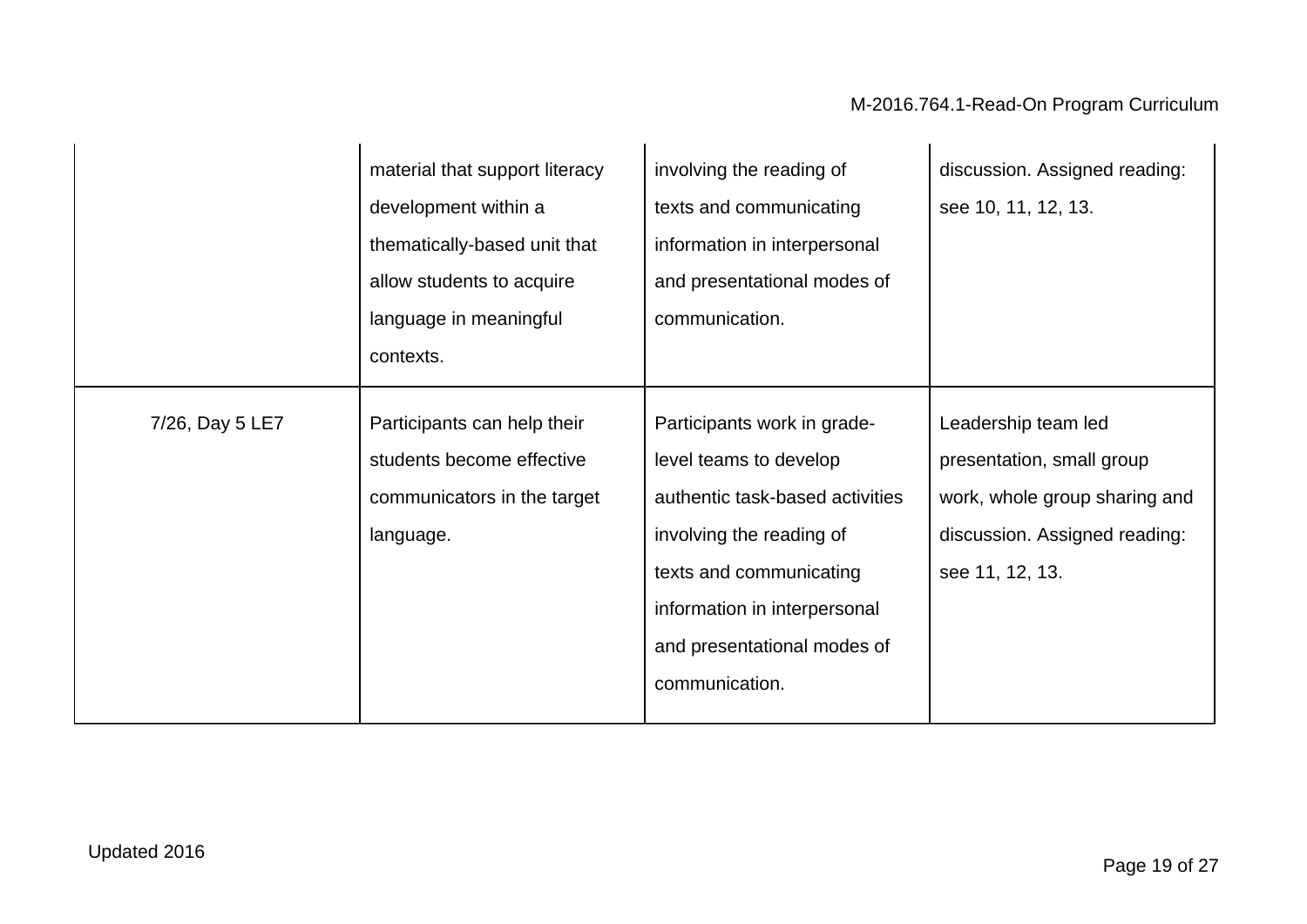| 7/26, Day 5 PR3        | Participants can reflect on and<br>assess their learning.                                                                                                                                                                                                                                  | Self-reflection delivered in<br>survey format on knowledge<br>and skills acquired during the<br>program.                                                                                 | Leadership team designed<br>survey.                                                                                                          |
|------------------------|--------------------------------------------------------------------------------------------------------------------------------------------------------------------------------------------------------------------------------------------------------------------------------------------|------------------------------------------------------------------------------------------------------------------------------------------------------------------------------------------|----------------------------------------------------------------------------------------------------------------------------------------------|
| 7/27, Day 6 P6 LE5 LE7 | Participants can develop<br>thematically-based, Standards-<br>based units using the principle<br>of backward design that<br>incorporate authentic tasks and<br>authentic materials and situate<br>character literacy development<br>within lessons that focus on<br>whole-language growth. | Participants work in grade-<br>level teams to develop units<br>based on their themes, in<br>which literacy development is<br>integrated into whole-language<br>development of the theme. | Grade-level group work<br>supervised and supported by<br>team leader, instructional lead<br>and the program director and<br>program manager. |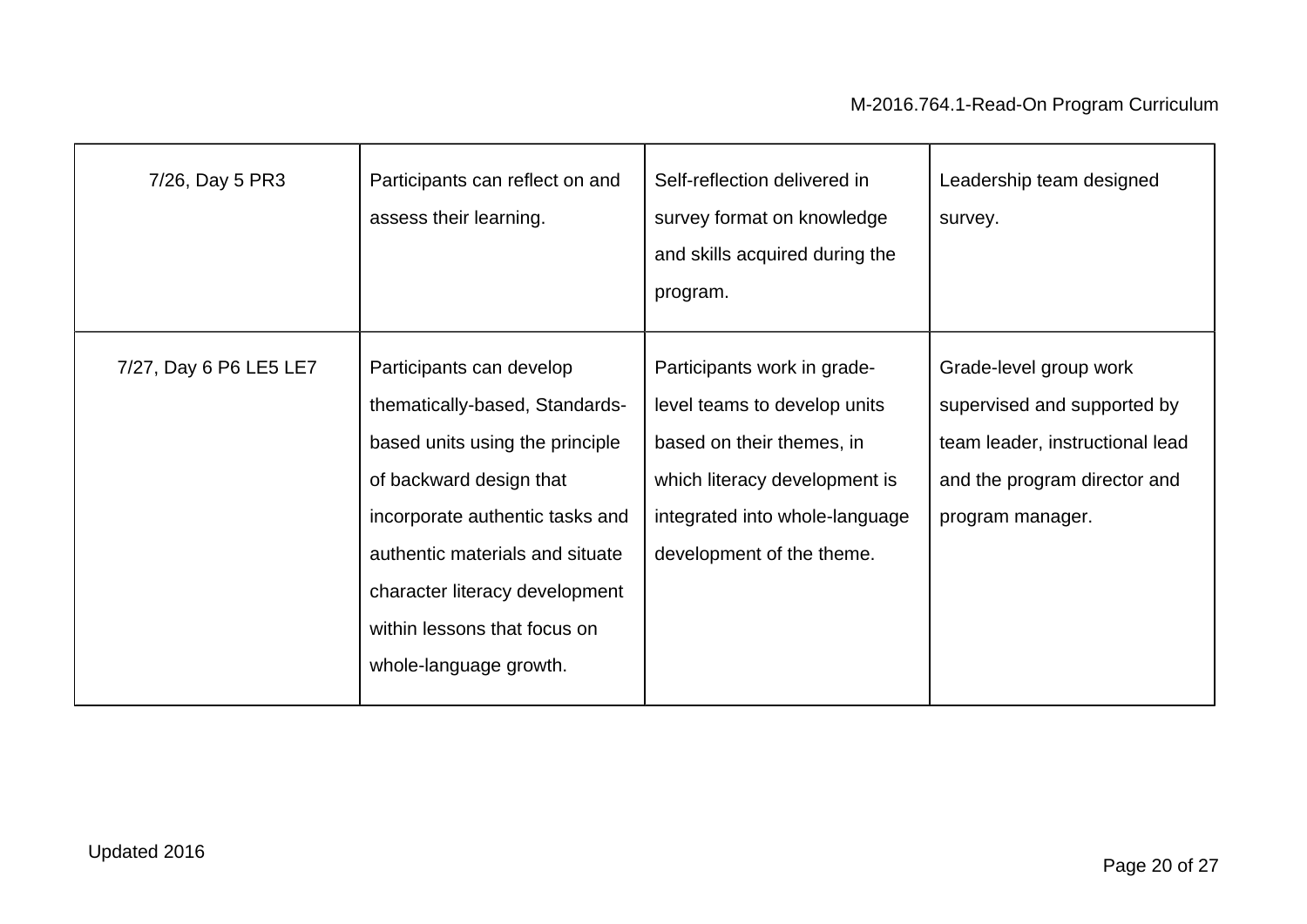| Day 7 P3, P6, P8, | Participants can use the target | In grade-level teams,            | Participants work with the   |
|-------------------|---------------------------------|----------------------------------|------------------------------|
| P9 PF2 LE5, LE7   | language to present lessons     | participants present an          | resources they have designed |
|                   | that they have designed, in     | overview of their units followed | during this program.         |
|                   | which students use authentic    | by micro-teaching of selected    |                              |
|                   | material and authentic tasks to | activities designed to develop   |                              |
|                   | explore a topic while enhancing | character literacy within the    |                              |
|                   | their Chinese language skills.  | topic. Each group will present   |                              |
|                   |                                 | twice, on alternate days in the  |                              |
|                   |                                 | last 4 days of the program.      |                              |
|                   |                                 | Each presentation will be        |                              |
|                   |                                 | followed by whole-group          |                              |
|                   |                                 | discussion and assessment, as    |                              |
|                   |                                 | well as small group assessment   |                              |
|                   |                                 | sessions with the team leader    |                              |
|                   |                                 | and Instructional lead. The      |                              |
|                   |                                 | second presentation for          |                              |
|                   |                                 |                                  |                              |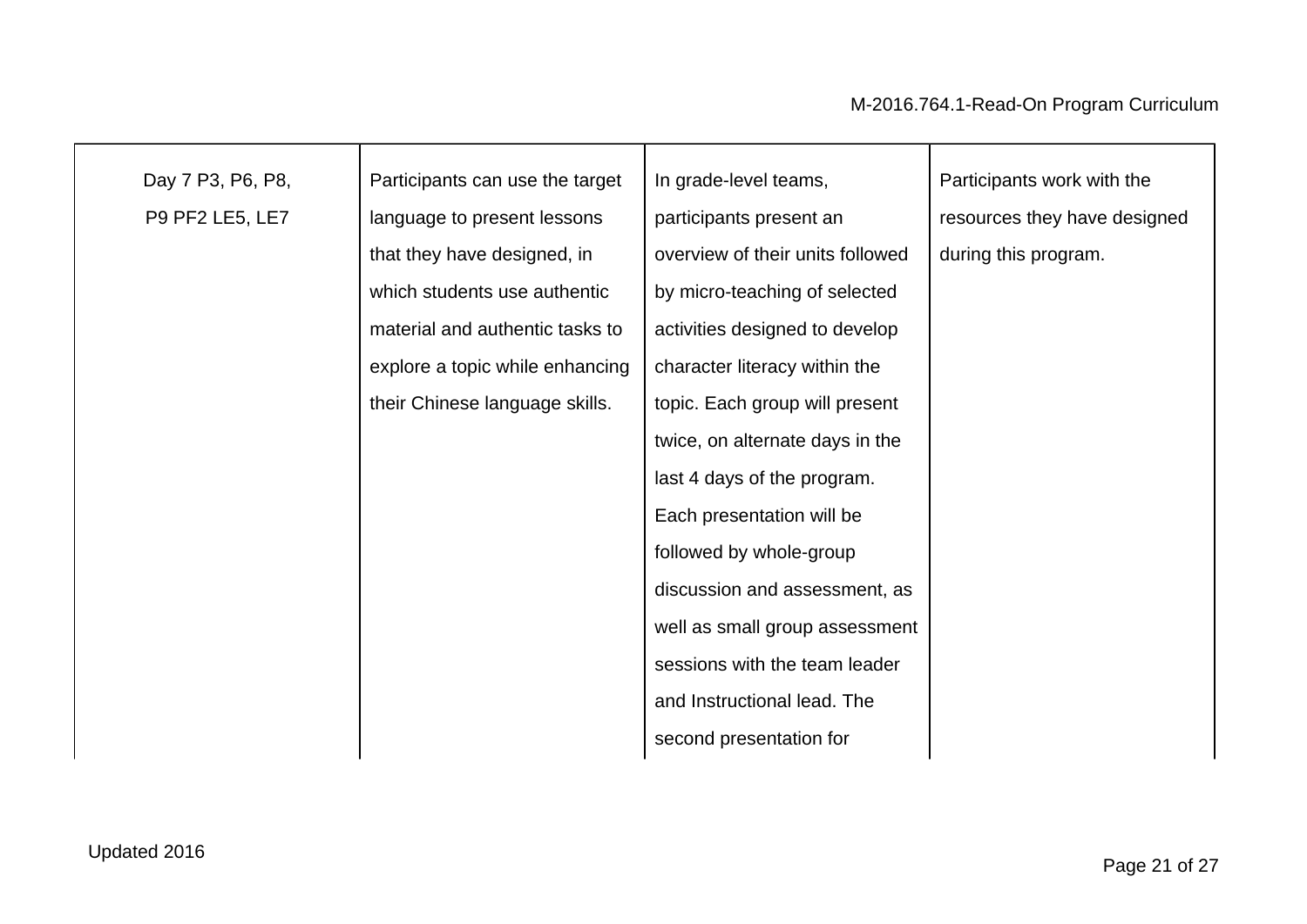|                                             |                                                                                                                                                                  | each group will incorporate<br>feedback and will include<br>additional activities and material<br>developed by the team.                                                                                                   |                                                                                    |
|---------------------------------------------|------------------------------------------------------------------------------------------------------------------------------------------------------------------|----------------------------------------------------------------------------------------------------------------------------------------------------------------------------------------------------------------------------|------------------------------------------------------------------------------------|
| Day 8 P3, P6, P8,<br><b>P9 PF2 LE5, LE7</b> | Participants can use the target<br>language to present lessons<br>that they have designed, in<br>which students use authentic<br>material and authentic tasks to | In grade-level teams,<br>participants present an<br>overview of their units followed<br>by micro-teaching of selected<br>activities designed to develop                                                                    | Participants work with the<br>resources they have designed<br>during this program. |
|                                             | explore a topic while enhancing<br>their Chinese language skills.                                                                                                | character literacy within the<br>topic. Each group will present<br>twice, on alternate days in the<br>last 4 days of the program.<br>Each presentation will be<br>followed by whole-group<br>discussion and assessment, as |                                                                                    |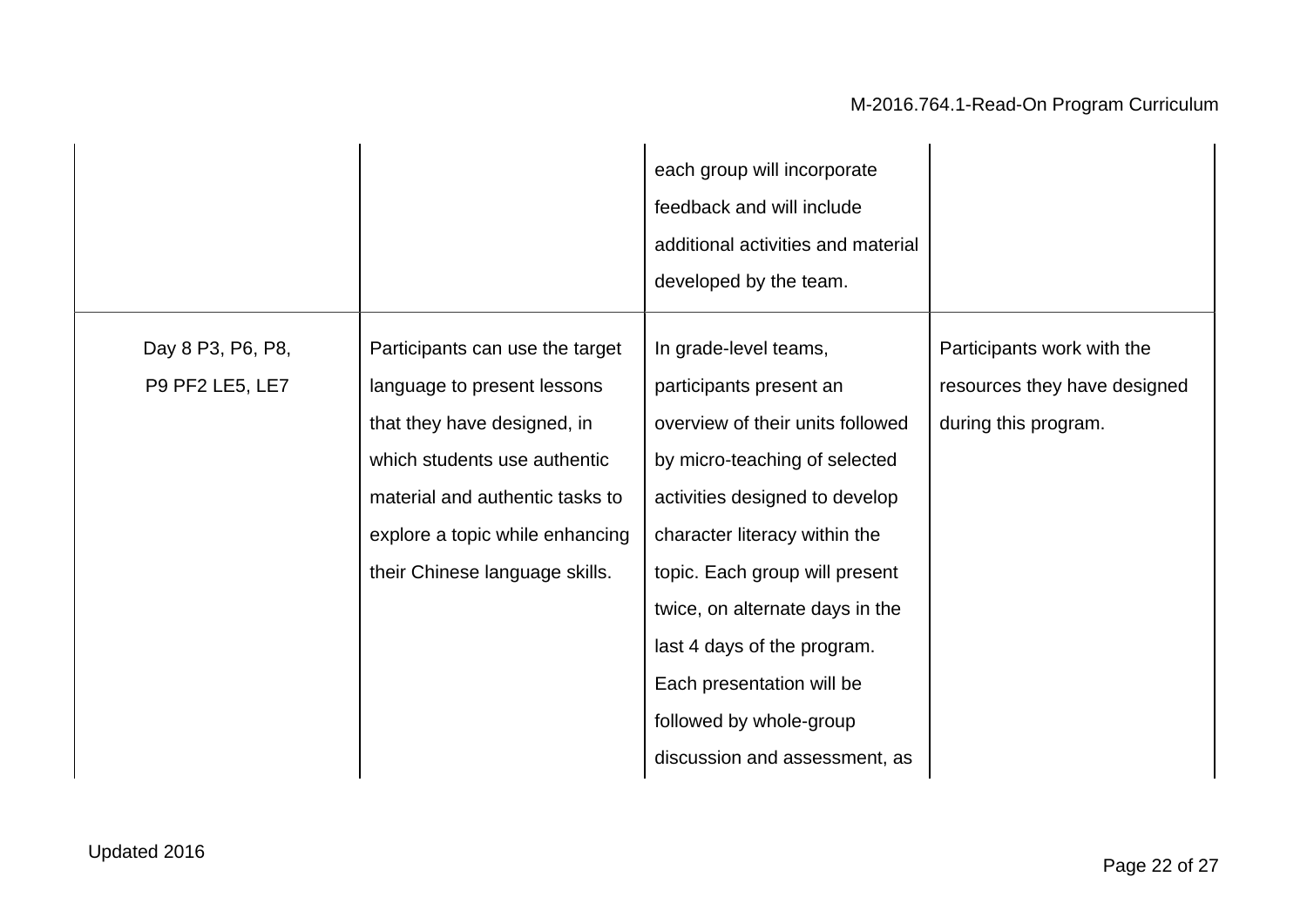|                                      |                                                                                                                                                                                                                                       | well as small group assessment<br>sessions with the team leader<br>and Instructional lead. The<br>second presentation for<br>each group will incorporate<br>feedback and will include<br>additional activities and material<br>developed by the team.         |                                                                                    |
|--------------------------------------|---------------------------------------------------------------------------------------------------------------------------------------------------------------------------------------------------------------------------------------|---------------------------------------------------------------------------------------------------------------------------------------------------------------------------------------------------------------------------------------------------------------|------------------------------------------------------------------------------------|
| Day 9 P3, P6, P8,<br>P9 PF2 LE5, LE7 | Participants can use the target<br>language to present lessons<br>that they have designed, in<br>which students use authentic<br>material and authentic tasks to<br>explore a topic while enhancing<br>their Chinese language skills. | In grade-level teams,<br>participants present an<br>overview of their units followed<br>by micro-teaching of selected<br>activities designed to develop<br>character literacy within the<br>topic. Each group will present<br>twice, on alternate days in the | Participants work with the<br>resources they have designed<br>during this program. |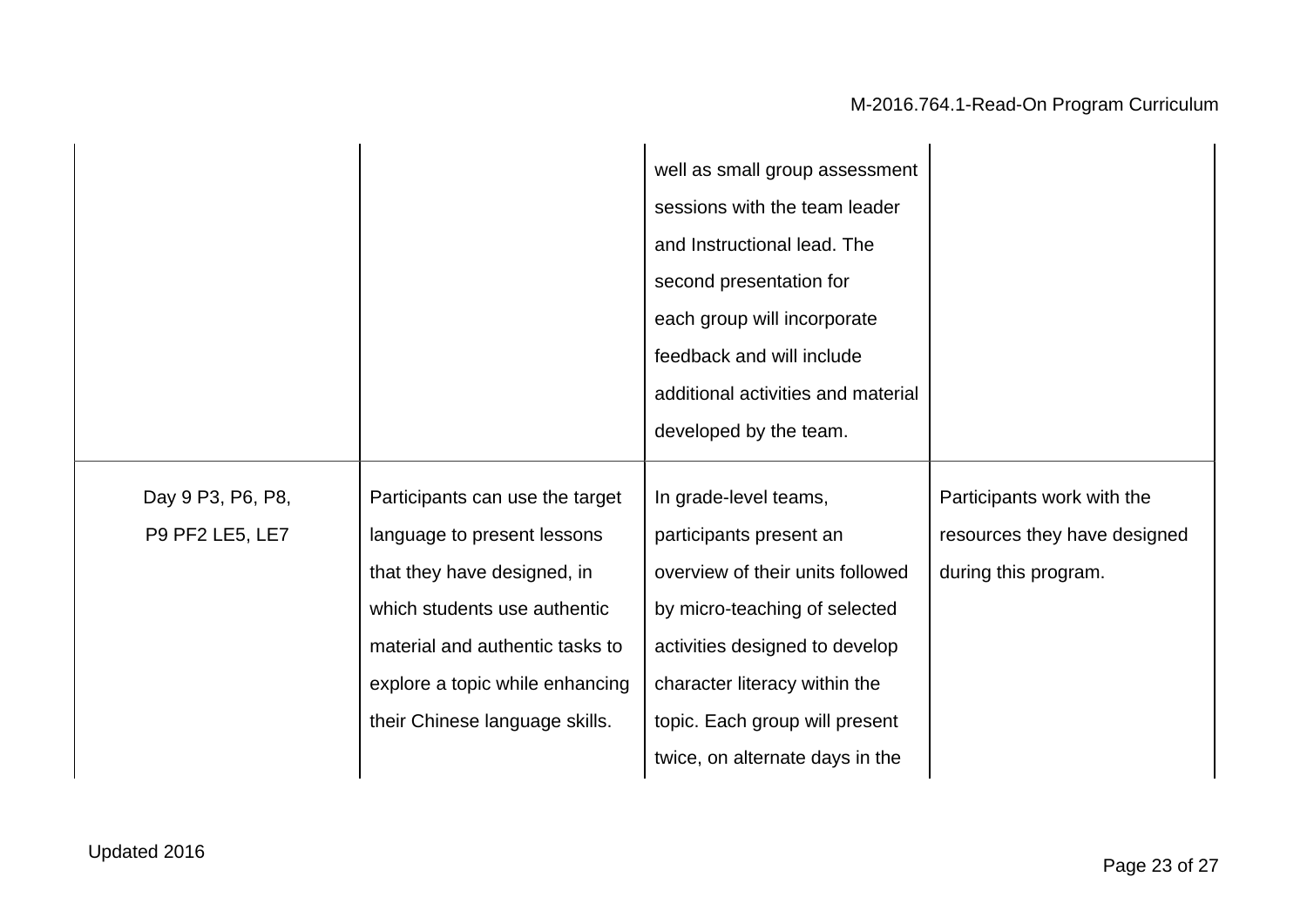|                                       |                                                                                                                               | last 4 days of the program.<br>Each presentation will be<br>followed by whole-group<br>discussion and assessment, as<br>well as small group assessment<br>sessions with the team leader<br>and Instructional lead. The<br>second presentation for<br>each group will incorporate<br>feedback and will include<br>additional activities and material<br>developed by the team. |                                                                                    |
|---------------------------------------|-------------------------------------------------------------------------------------------------------------------------------|-------------------------------------------------------------------------------------------------------------------------------------------------------------------------------------------------------------------------------------------------------------------------------------------------------------------------------------------------------------------------------|------------------------------------------------------------------------------------|
| Day 10 P3, P6, P8,<br>P9 PF2 LE5, LE7 | Participants can use the target<br>language to present lessons<br>that they have designed, in<br>which students use authentic | In grade-level teams,<br>participants present an<br>overview of their units followed<br>by micro-teaching of selected                                                                                                                                                                                                                                                         | Participants work with the<br>resources they have designed<br>during this program. |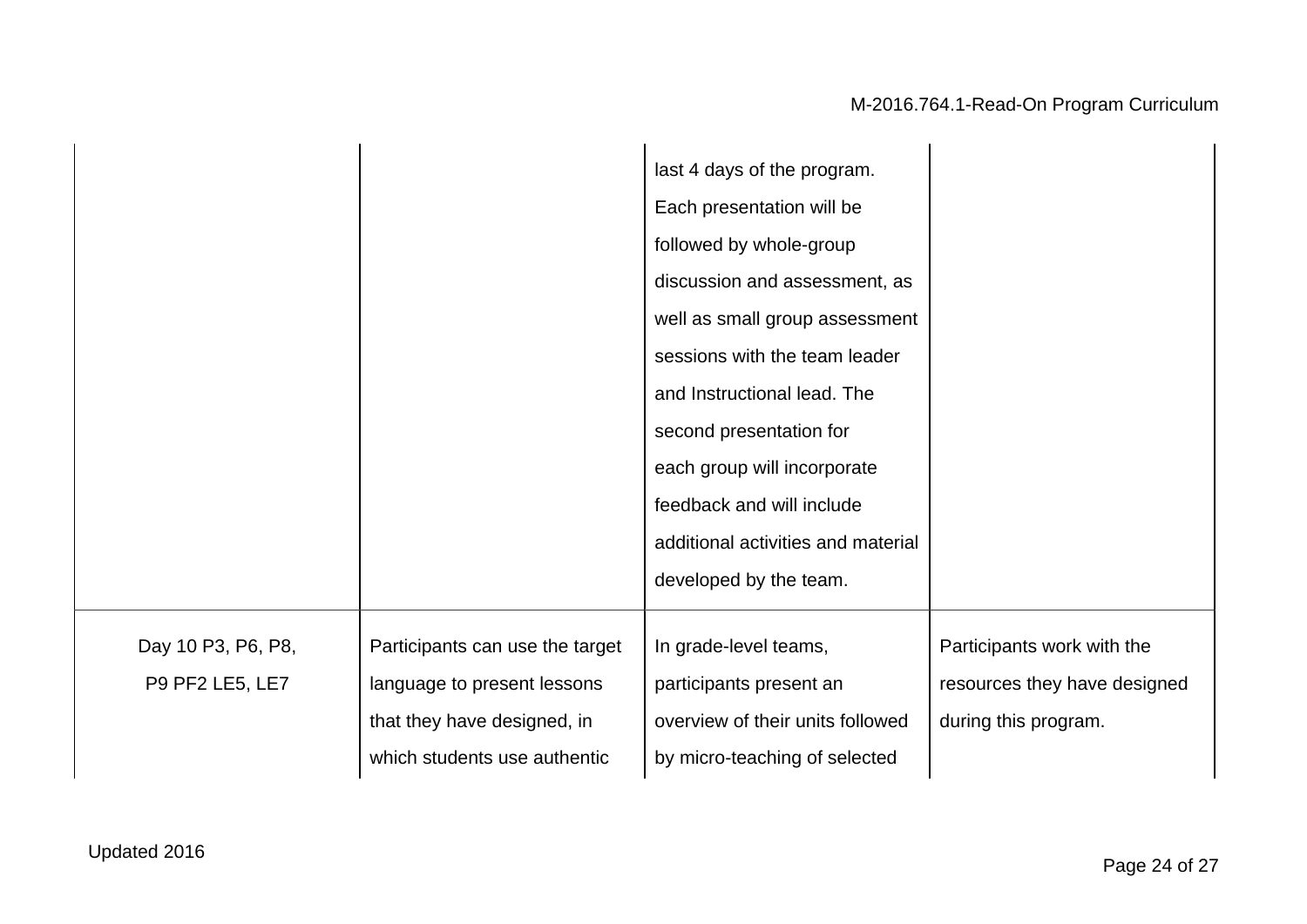| material and authentic tasks to | activities designed to develop     |  |
|---------------------------------|------------------------------------|--|
| explore a topic while enhancing | character literacy within the      |  |
| their Chinese language skills.  | topic. Each group will present     |  |
|                                 | twice, on alternate days in the    |  |
|                                 | last 4 days of the program.        |  |
|                                 | Each presentation will be          |  |
|                                 | followed by whole-group            |  |
|                                 | discussion and assessment, as      |  |
|                                 | well as small group assessment     |  |
|                                 | sessions with the team leader      |  |
|                                 | and Instructional lead. The        |  |
|                                 | second presentation for            |  |
|                                 | each group will incorporate        |  |
|                                 | feedback and will include          |  |
|                                 | additional activities and material |  |
|                                 | developed by the team.             |  |
|                                 |                                    |  |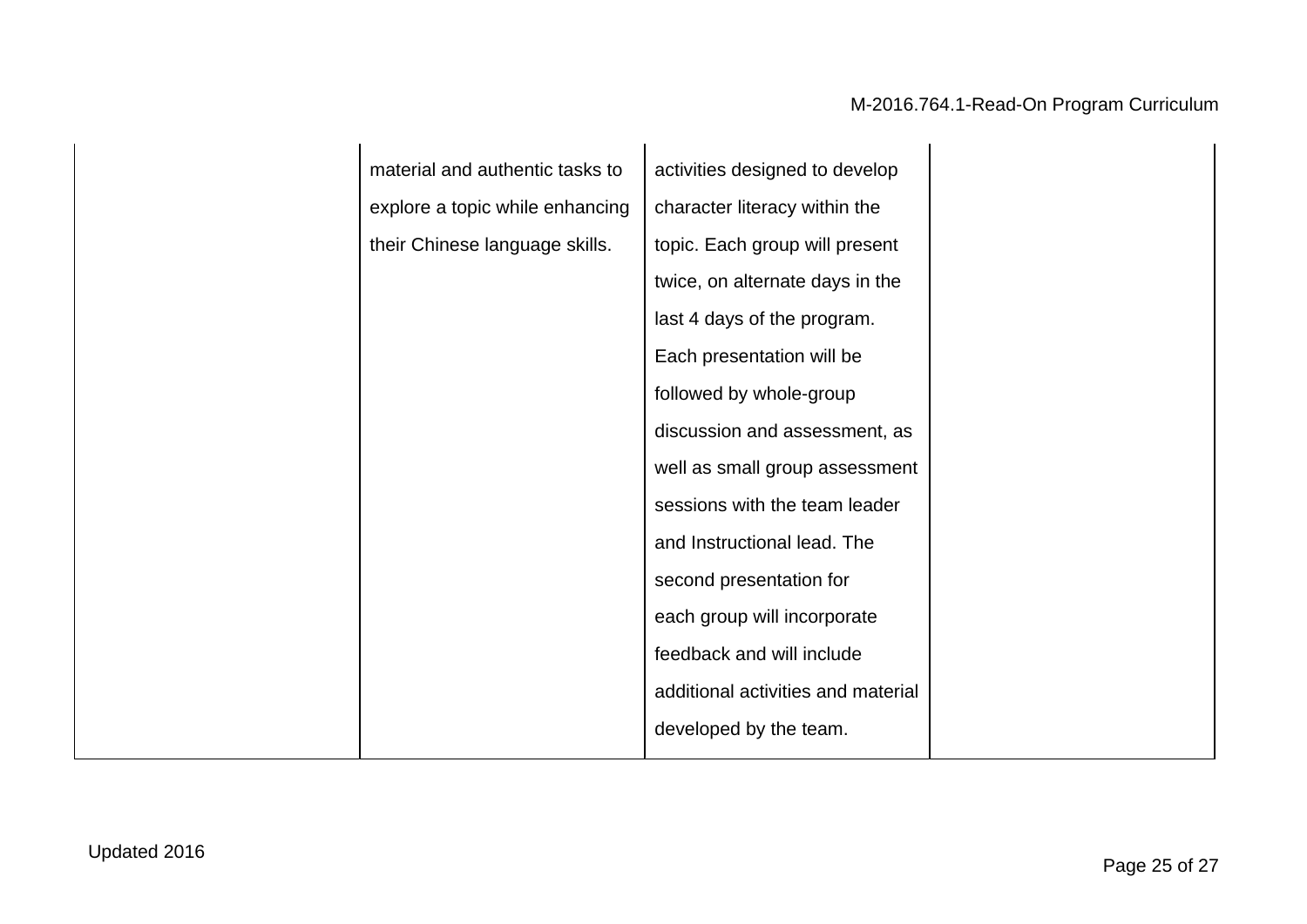| Day 10 PR5 | Participants can share          | Participants complete their    | Post-program: Team leaders       |
|------------|---------------------------------|--------------------------------|----------------------------------|
|            |                                 |                                |                                  |
|            | thematically-based, Standards-  | units, which they have already | work with Instructional lead to  |
|            | based units with the CFL        | agreed to be shared with the   | finalize thematic units. Program |
|            | teaching community by           | CFL teaching community.        | Director works with Holy         |
|            | completing units to be          |                                | Cross education technology       |
|            | posted on the "Read-On"         |                                | department to organize and       |
|            | Startalk website: http://       |                                | post the units on the "Read-On"  |
|            | college.holycross.edu/projects/ |                                | Startalk website hosted by the   |
|            | startalk-chinese-literacy/      |                                | College of the Holy Cross.       |
|            | index.html                      |                                |                                  |
|            |                                 |                                |                                  |
| Day 10 PR3 | Participants can assess their   | Participants complete Startalk | Startalk survey and Read-        |
|            |                                 |                                |                                  |
|            | growth and performance within   | surveys and Read-On            | On leadership team designed      |
|            | the program, and the program    | leadership team designed       | survey to assess participant     |
|            | itself                          | surveys.                       |                                  |
|            |                                 |                                |                                  |